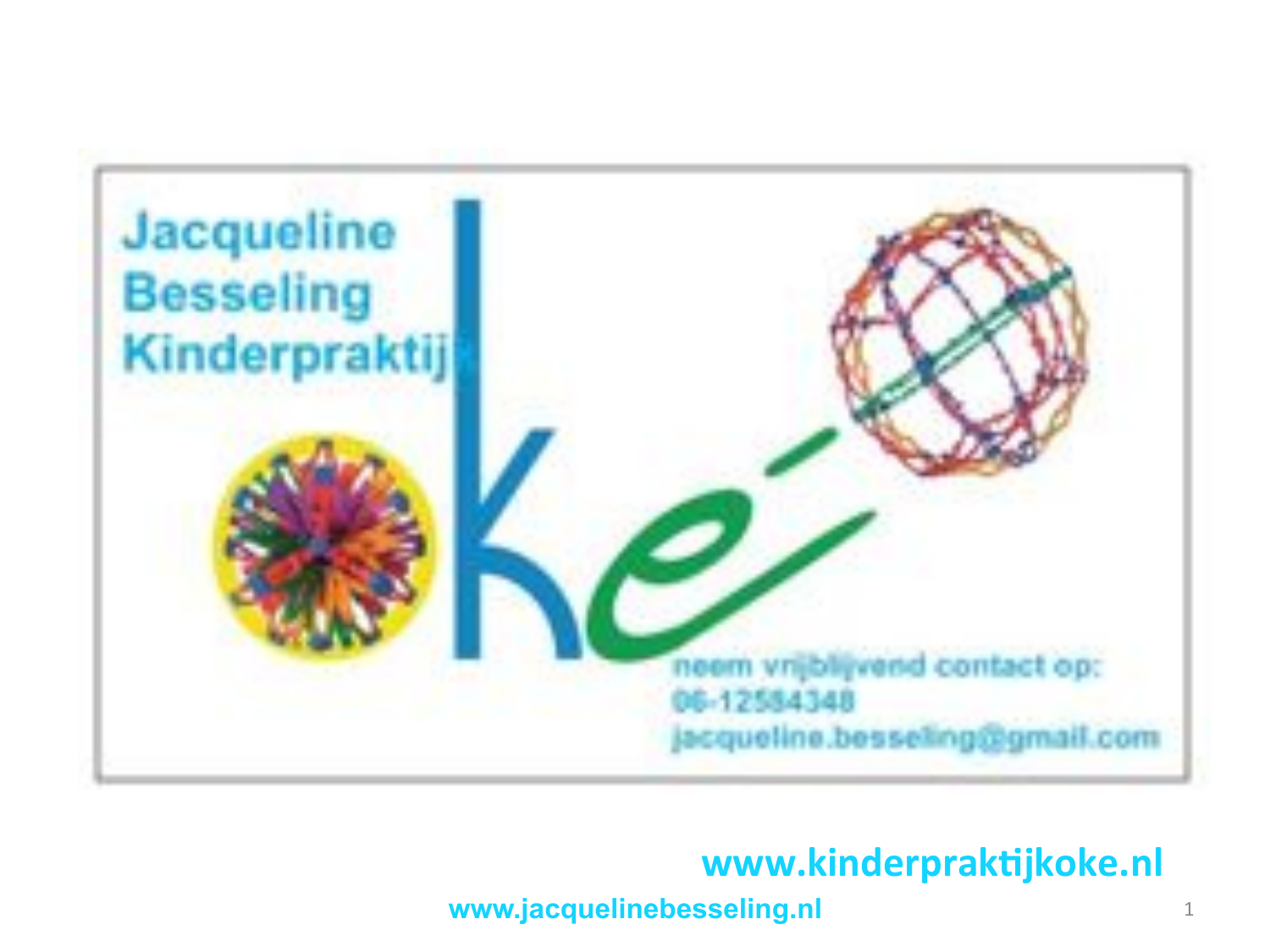Psychomotorische kindertherapie

**Psychomotoriek** geeft aan dat bewegen meer is dan motoriek.

De processen in het lichaam, het waarnemen, de emoties, het denken en de sociale omgang zijn bij bewegen betrokken.

Er is aandacht voor

de verschillende aspecten die de ontwikkeling

en daarmee het gedrag beïnvloeden,

en de samenhang tussen deze aspecten.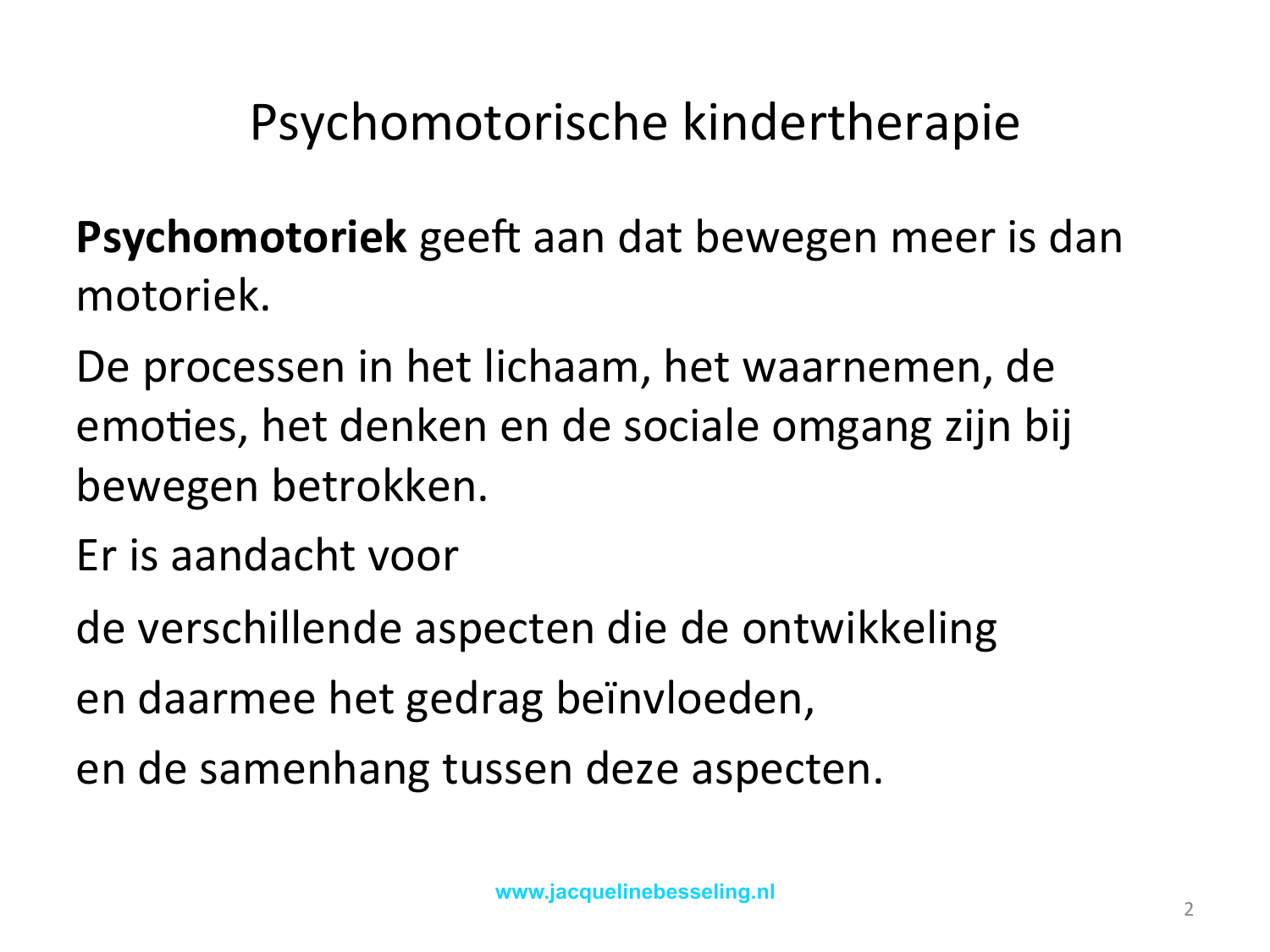Voorbeeld:

- Motoriekontwikkeling die trager verloopt kost vaak meer moeite dan gemiddeld, dit is van invloed op:
- Lichaamssignalen

wat te voelen is in lichaam, de inspanning, de vermoeidheid

• Emoties

boosheid, angst en verdriet om wat niet lukt

Cognitie

het zelfidee dat wordt opgebouwd vanuit de reactie van anderen en de eigen gedachten daarover

#### Interactie  $\bullet$

het aan kunnen en durven gaan van contact met anderen mee kunnen doen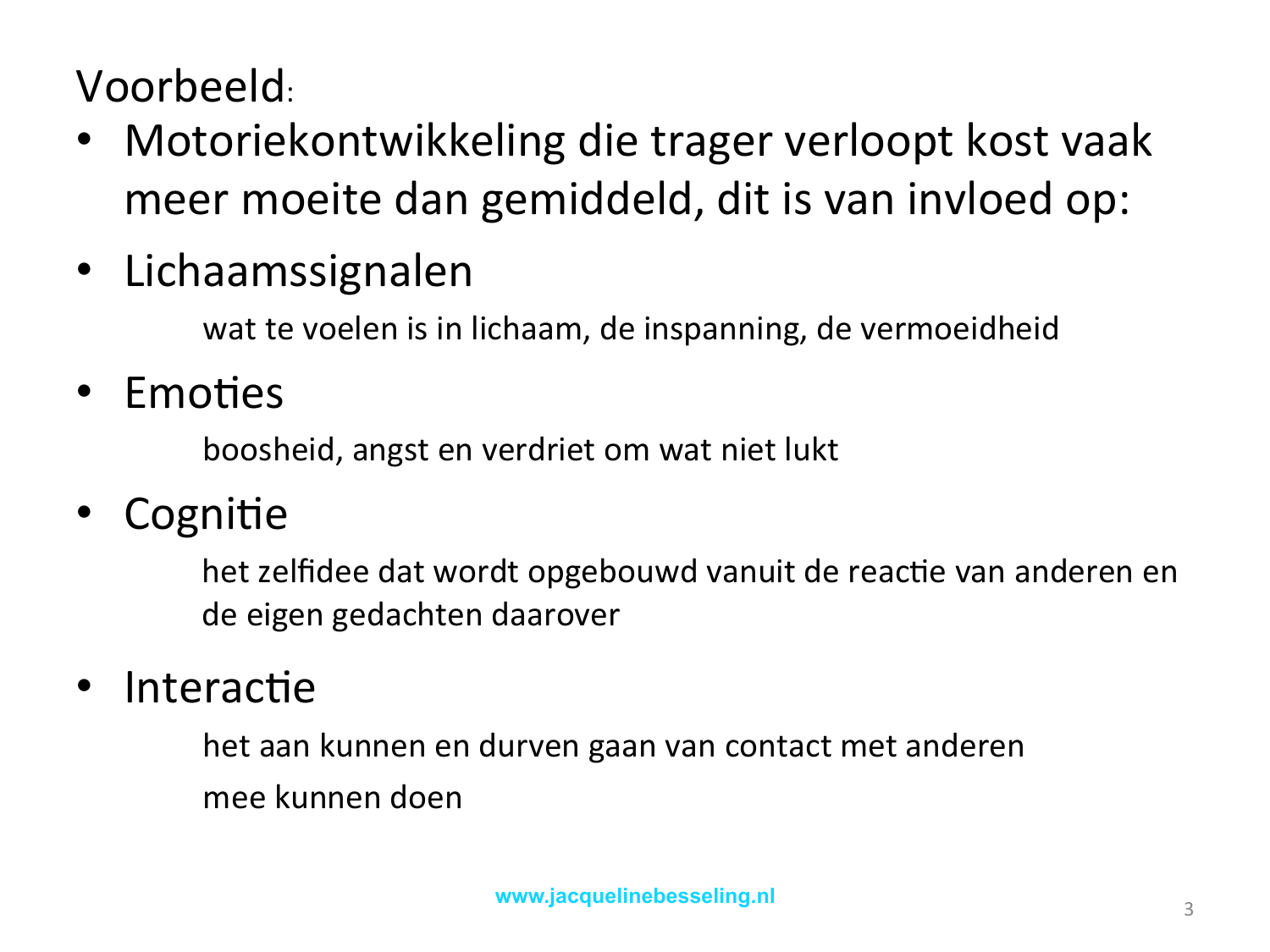- De psychomotorische kindertherapie biedt de mogelijkheid om
	- nieuwe ervaringen op te doen
	- negatieve ervaringen te verwerken
	- en ander gedrag te laten zien

Startpunt in de therapie is het werken vanuit de sterke kanten van het kind!!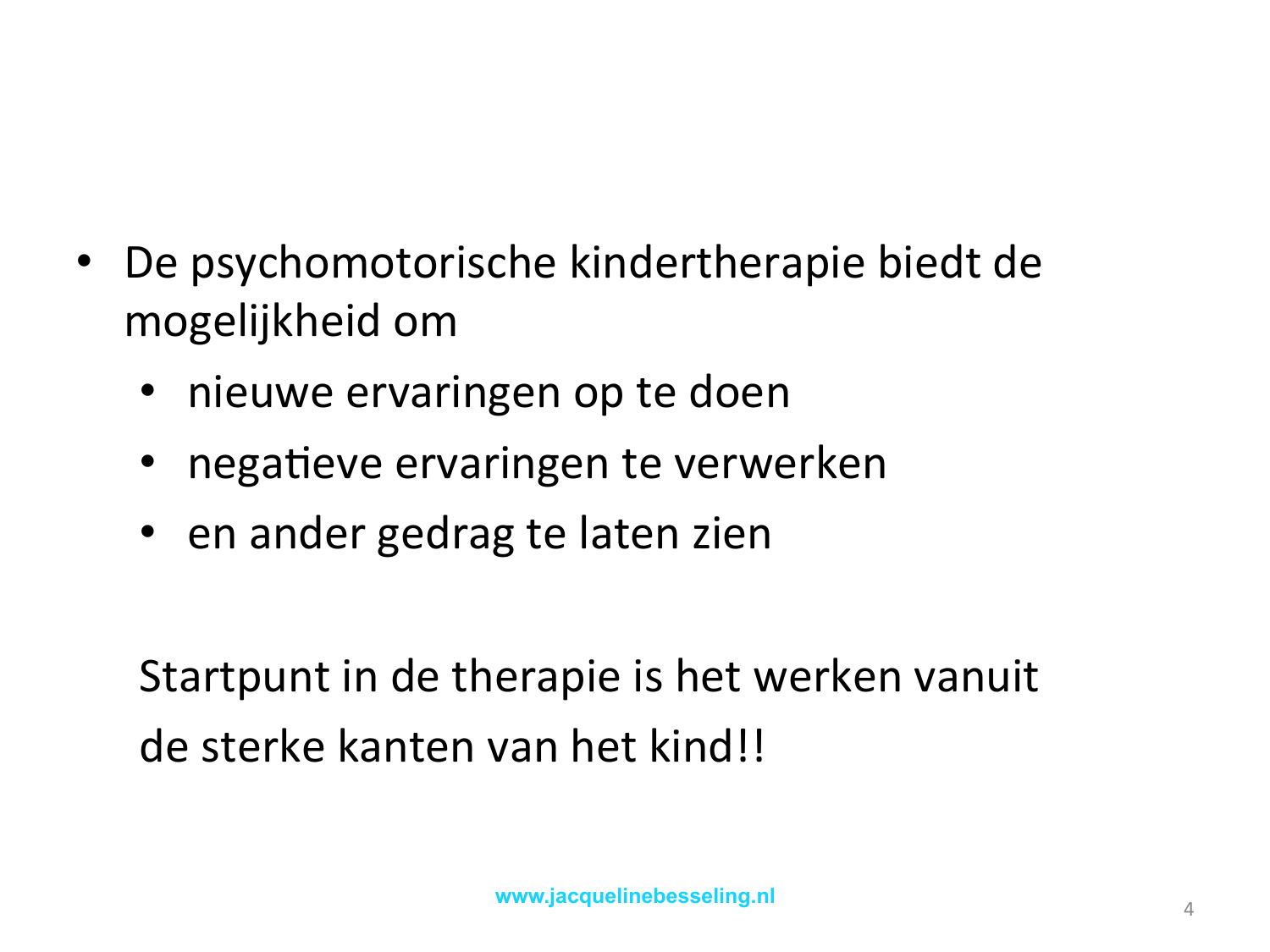Het is belangrijk dat kinderen ervaren dat ze de veerkracht hebben en de mogelijkheden hebben om zich verder te ontwikkelen en weer door te gaan.

Hoe moeilijk het ook is of was.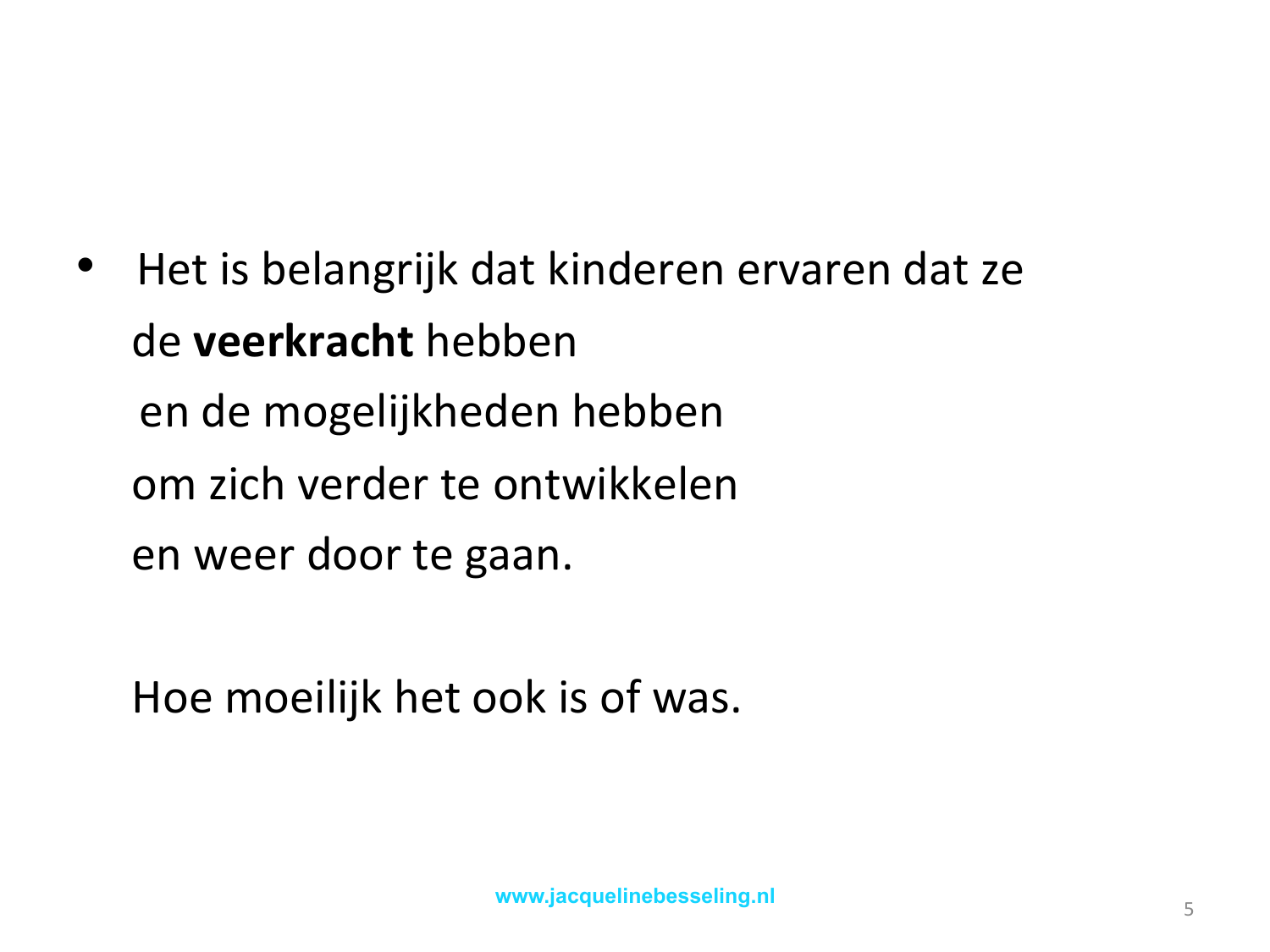# Veerkracht

- Veerkracht is het vermogen om
	- stress,
	- gevoelens van b.v. boosheid, angst en hulpeloosheid

en

- (overweldigende) ervaringen te verwerken.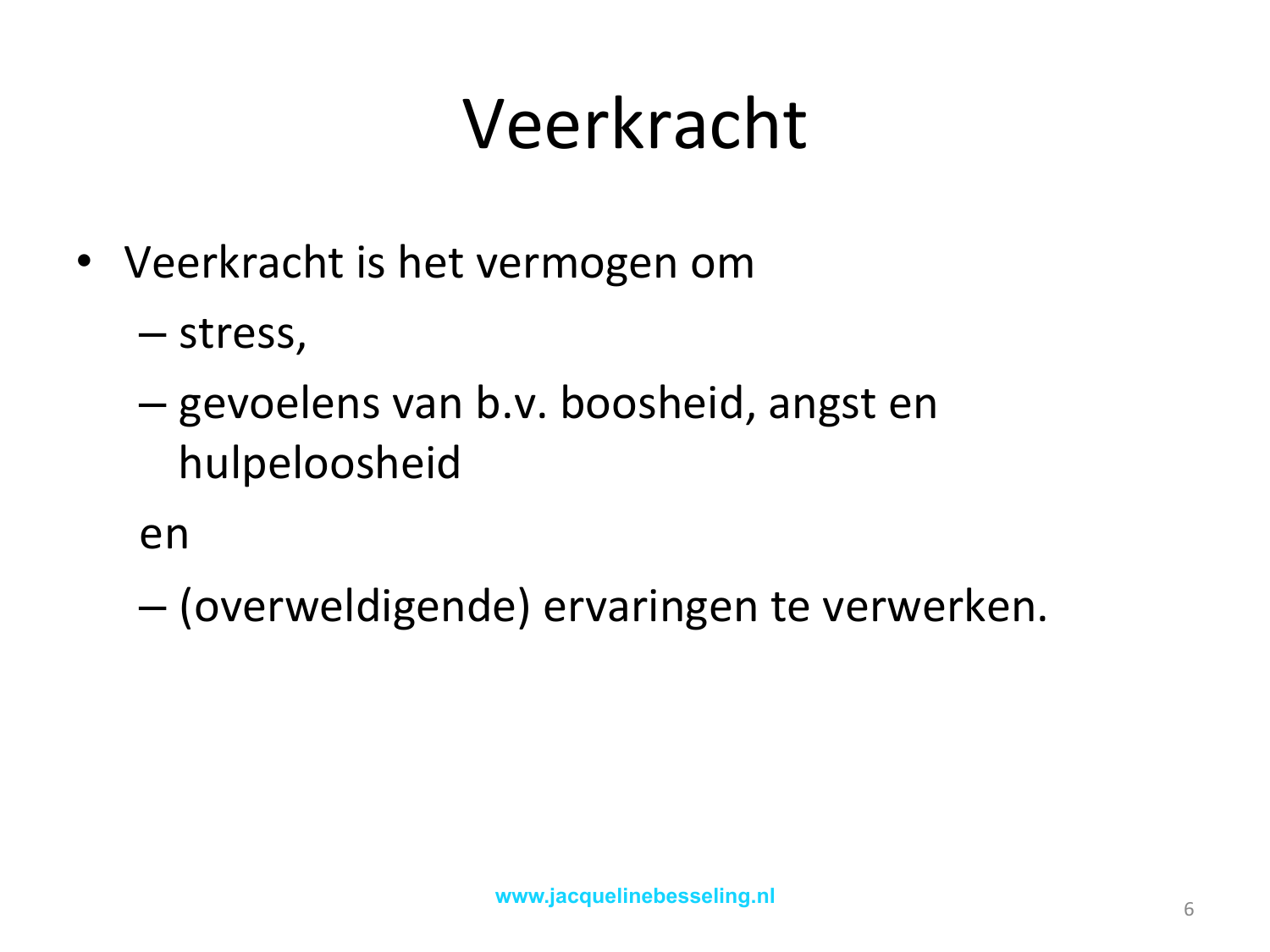#### De hersenen als computer

- Input, wat binnen komt, de waarneming
- Scannen op eerdere ervaringen en hun reacties
- $\Rightarrow$  Bij veilig,
	- code groen
- => Bij een vermoeden van gevaar,
	- code oranje
- => Bij een label dit gaat verkeerd aflopen,
	- code rood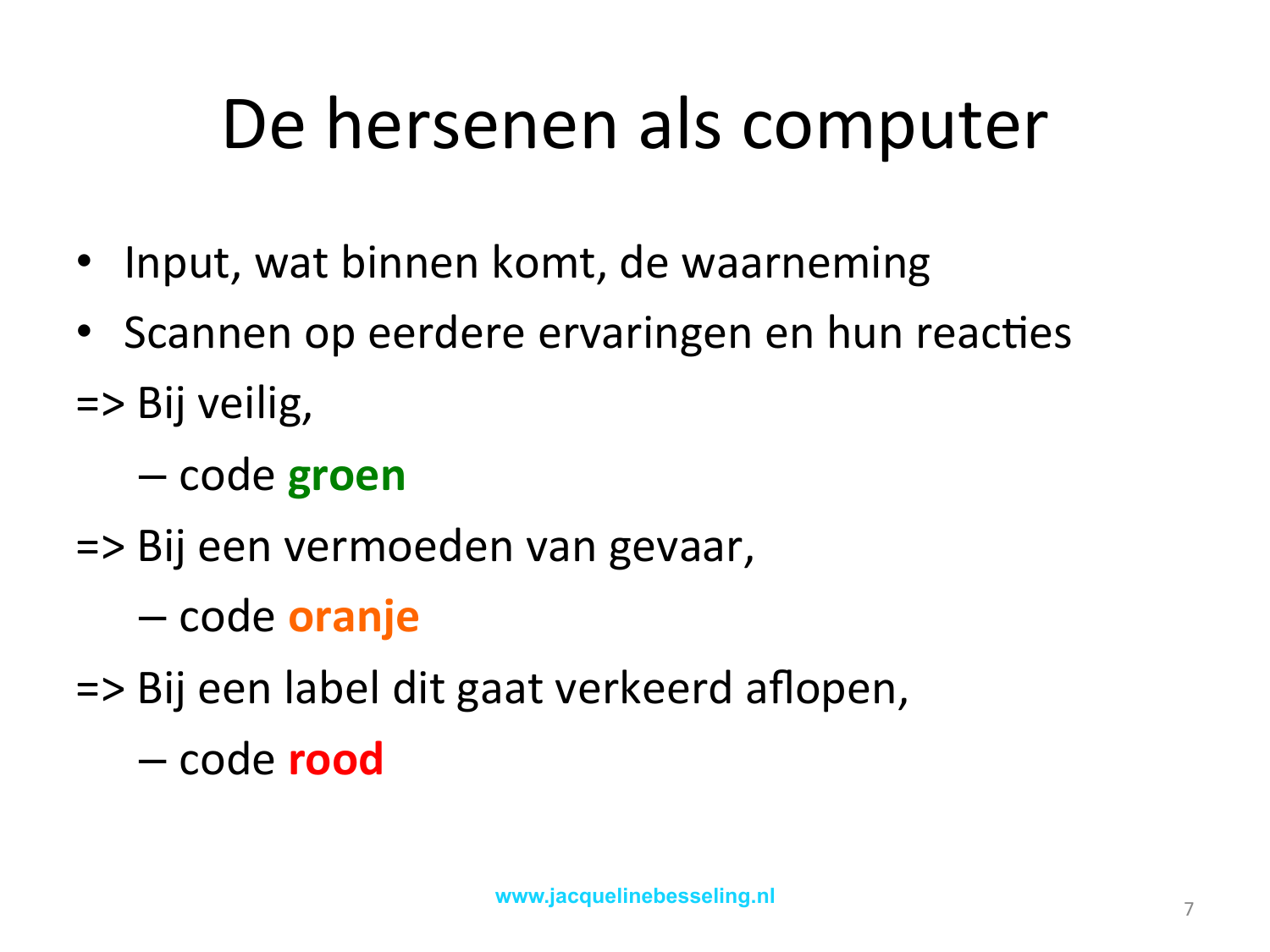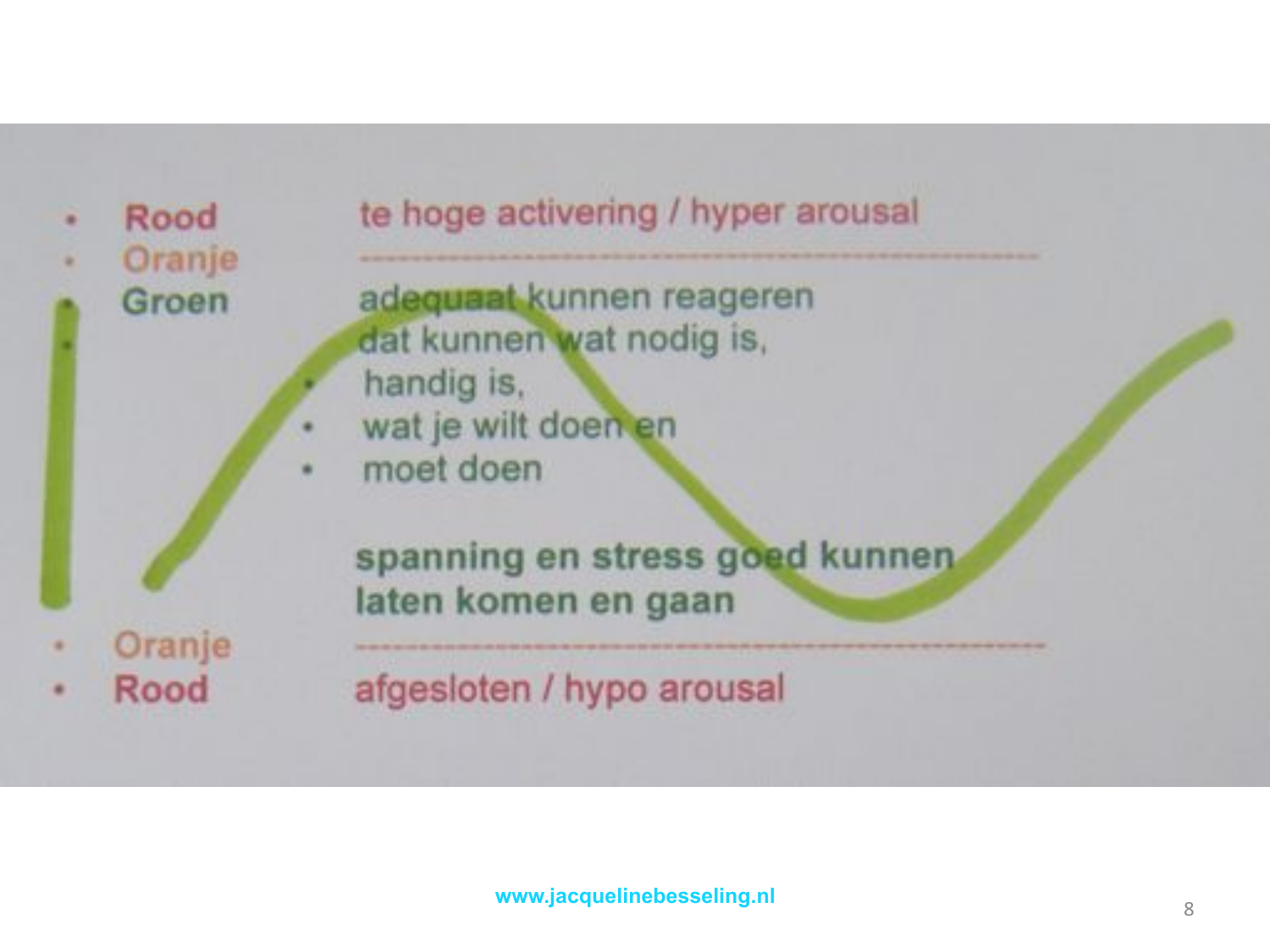- Code groen is oke, je voelt je goed en kunt aanpakken.
	- adequaat reageren
	- spanning en stress goed
		- laten komen en gaan
	- activering en ontspanning wisselen af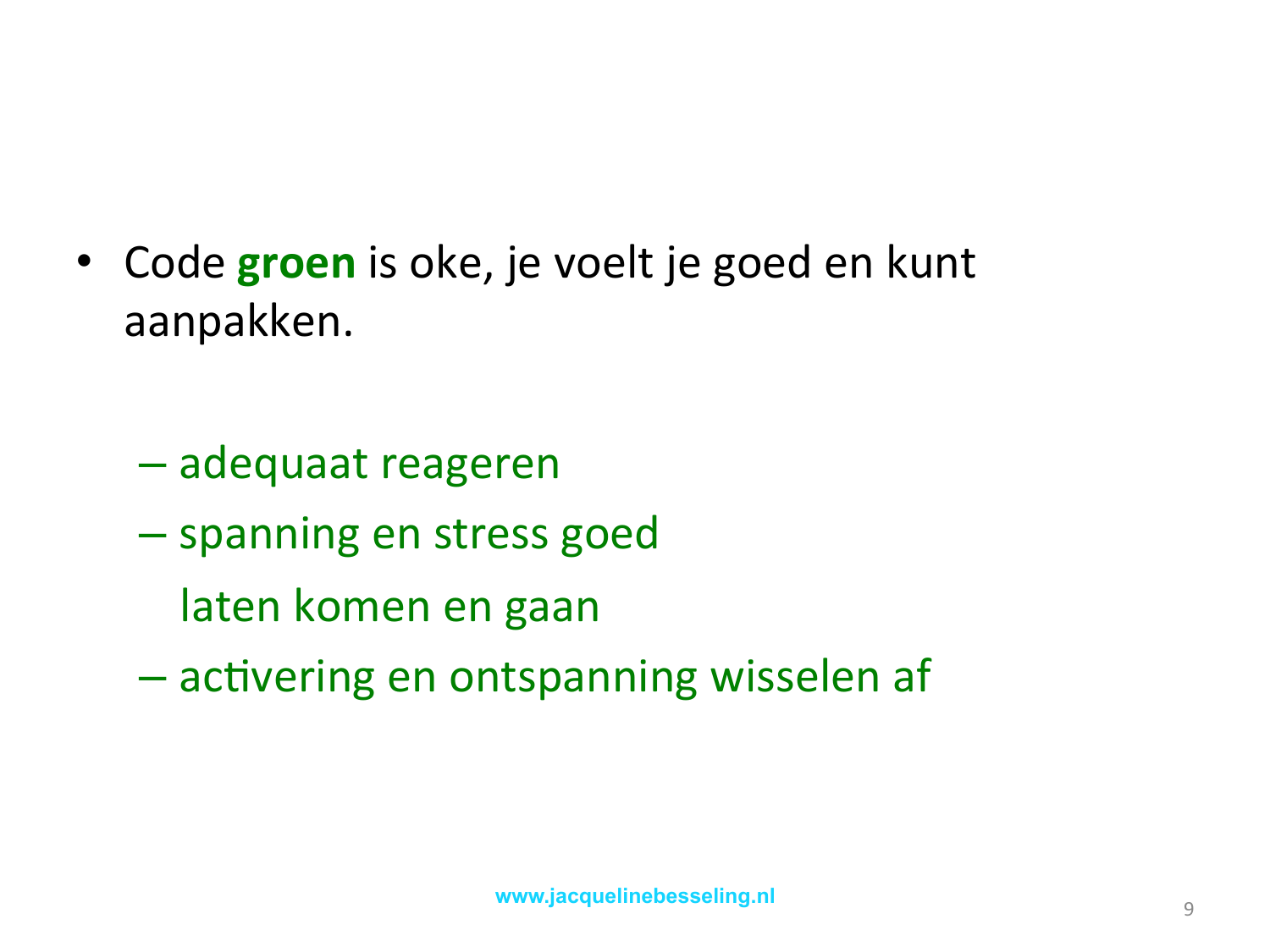- Code **oranje**: je lichaam maakt zich klaar voor de reactie op mogelijke dreiging, dat wat spannend of negatief ervaren wordt.
- Er ontwikkelt zich een stressreactie
- Lichaamssignalen:
	- $-$  je ademt sneller
	- je hart gaat sneller kloppen
	- je zintuigen worden gevoeliger
	- je spieren raken meer gespannen
	- Je lichaam wordt klaar gemaakt voor actie

Je kunt de stress nog wel verdragen, het stress niveau is nog binnen wat je aankan. Je kunt er mee omgaan en je lichaam en zenuwstelsel komen weer tot rust.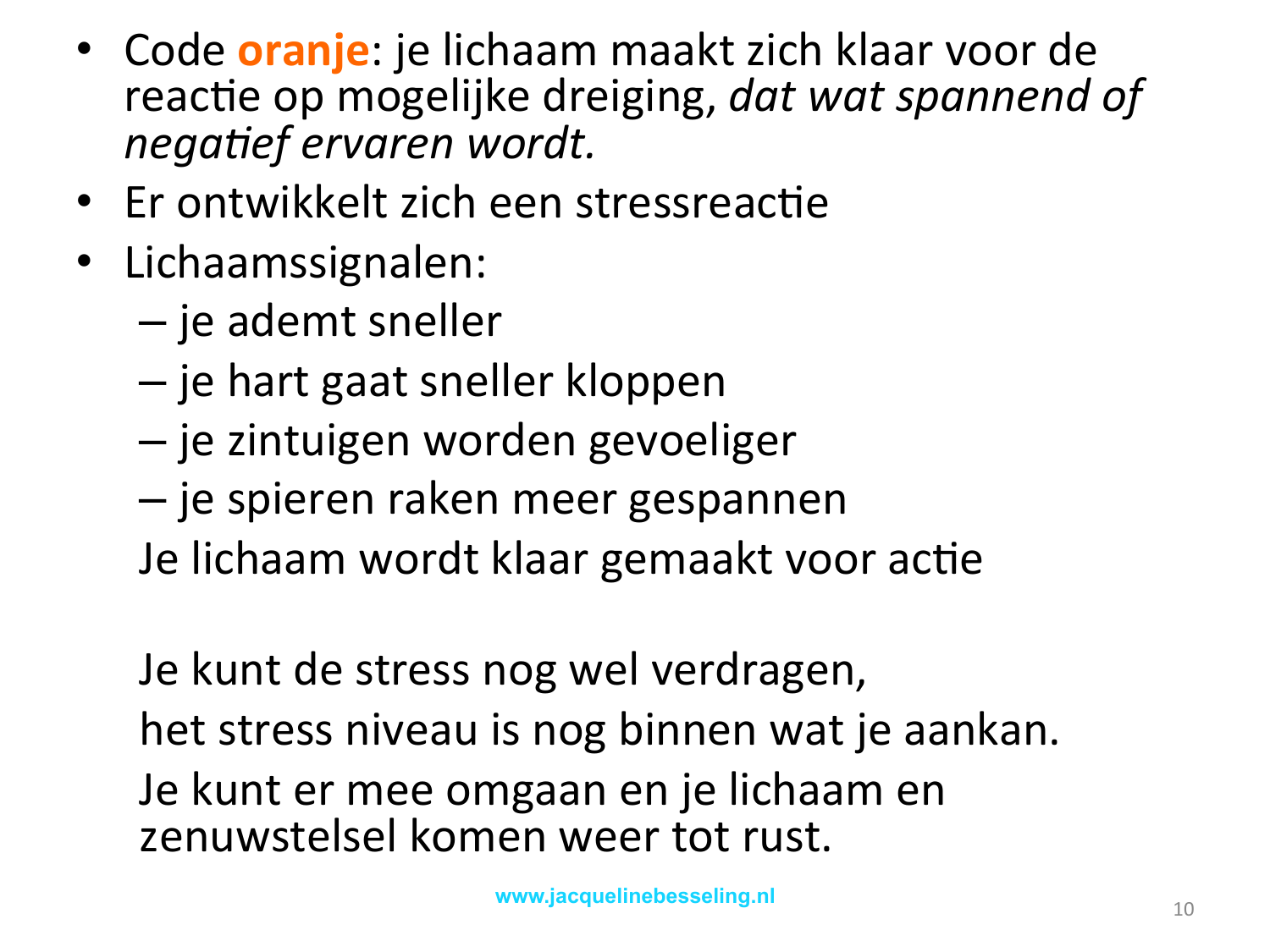• Code rood:

Nu loopt de stress te hoog op en komt buiten wat je aankan.

Je lichaam is nu alleen nog gericht op overleven.

Op vechten of vluchten.

En als beiden niet mogelijk zijn op je dood stilhouden.

Je hersenen zijn nu niet meer instaat om logisch te denken, het logisch denken wordt geblokkeerd. Je lichaam staat op scherp en beschikt over veel energie.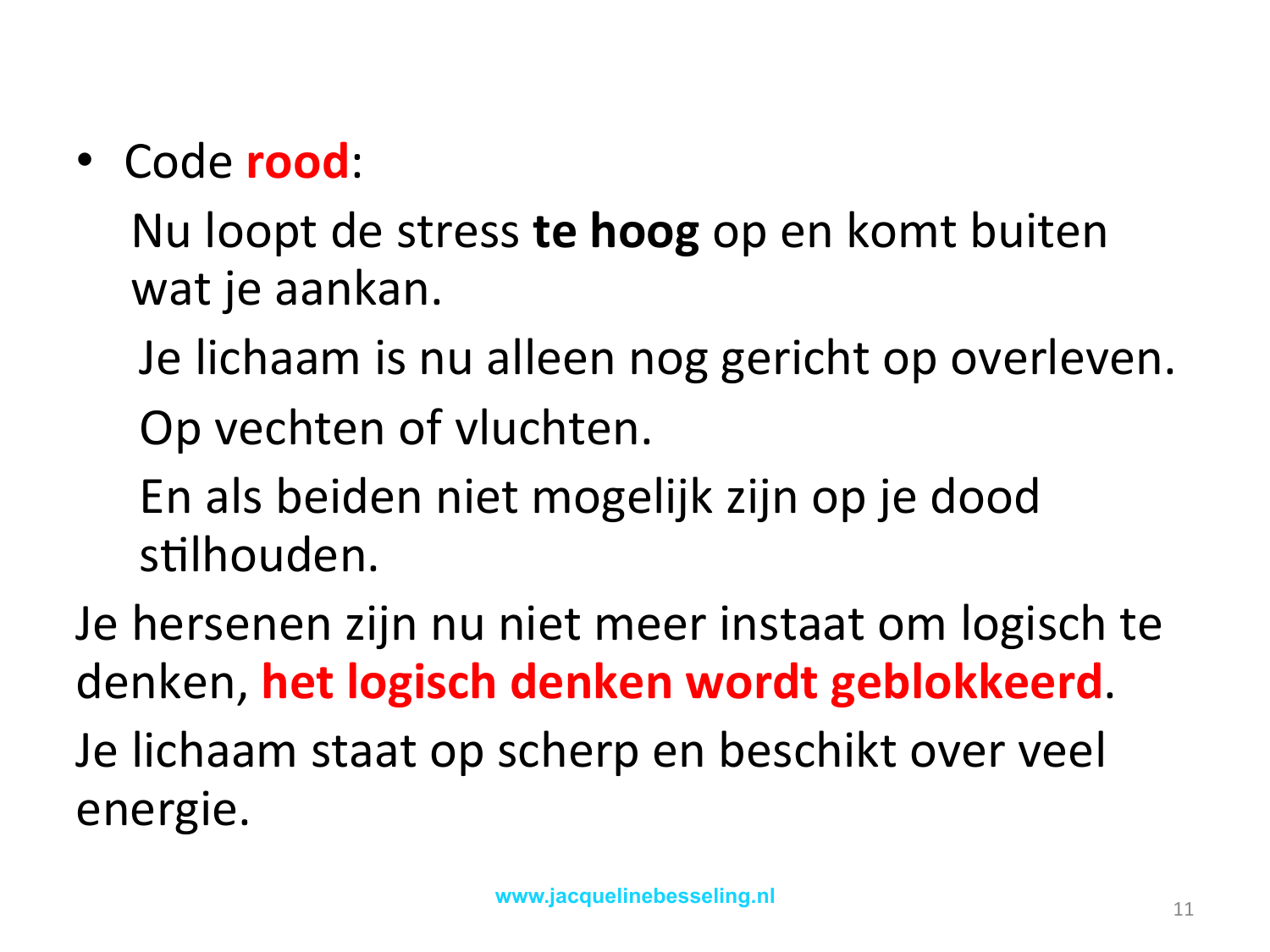#### Hoe onze hersenen zijn opgebouwd

- Drie hersengebieden
	- Het reptielenbrein
		- met als taal de lichamelijke sensaties
	- Het zoogdierenbrein
		- met als taal de emoties
	- Het mensenbrein
		- met als taal de woorden

onbewust

onbewust

bewust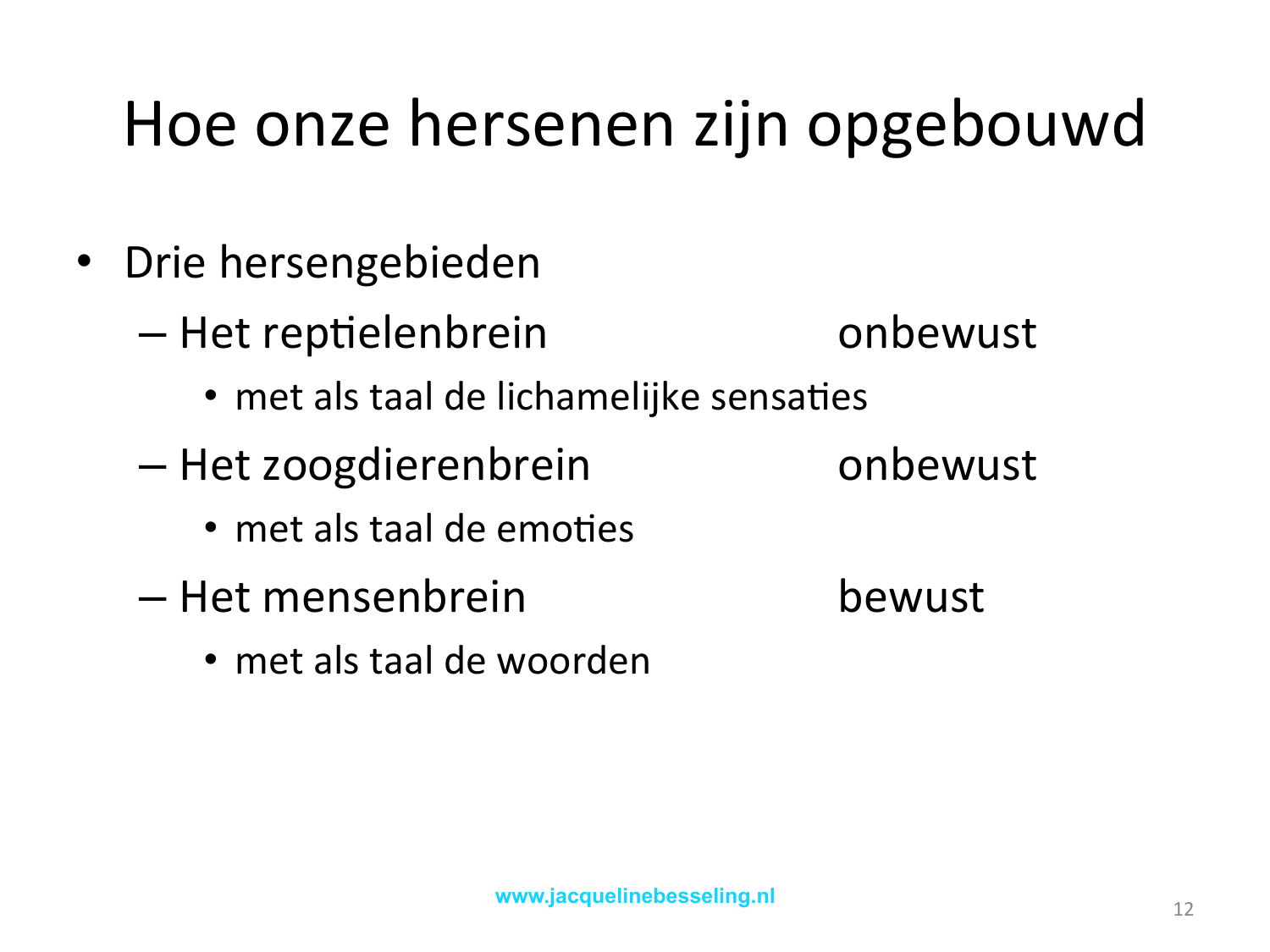#### De gevolgen van aanhoudende stress

- · Bij onverwerkte stress worden de hersenen steeds stress gevoeliger
- Bij chronische stress wordt de alarmknop in de hersenen steeds scherper afgesteld en het groene gebied waarbinnen de stress en de spanning goed kunnen worden opgevangen wordt steeds kleiner.
- Bij aanhoudende stress blijft het lichaam in een staat van paraatheid.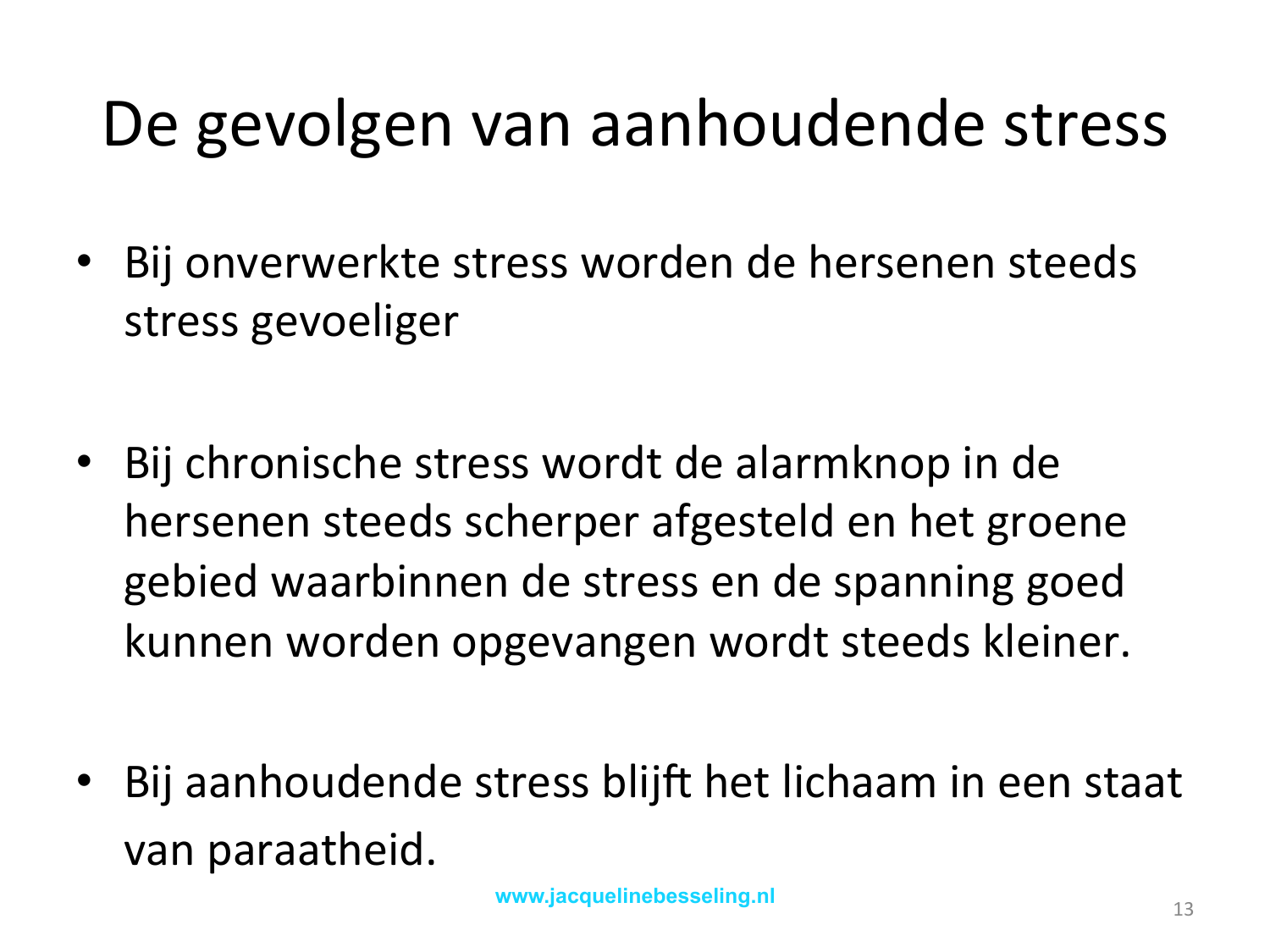Het groene gebied wordt verkleind, code oranje en rood worden eerder ingang gezet.

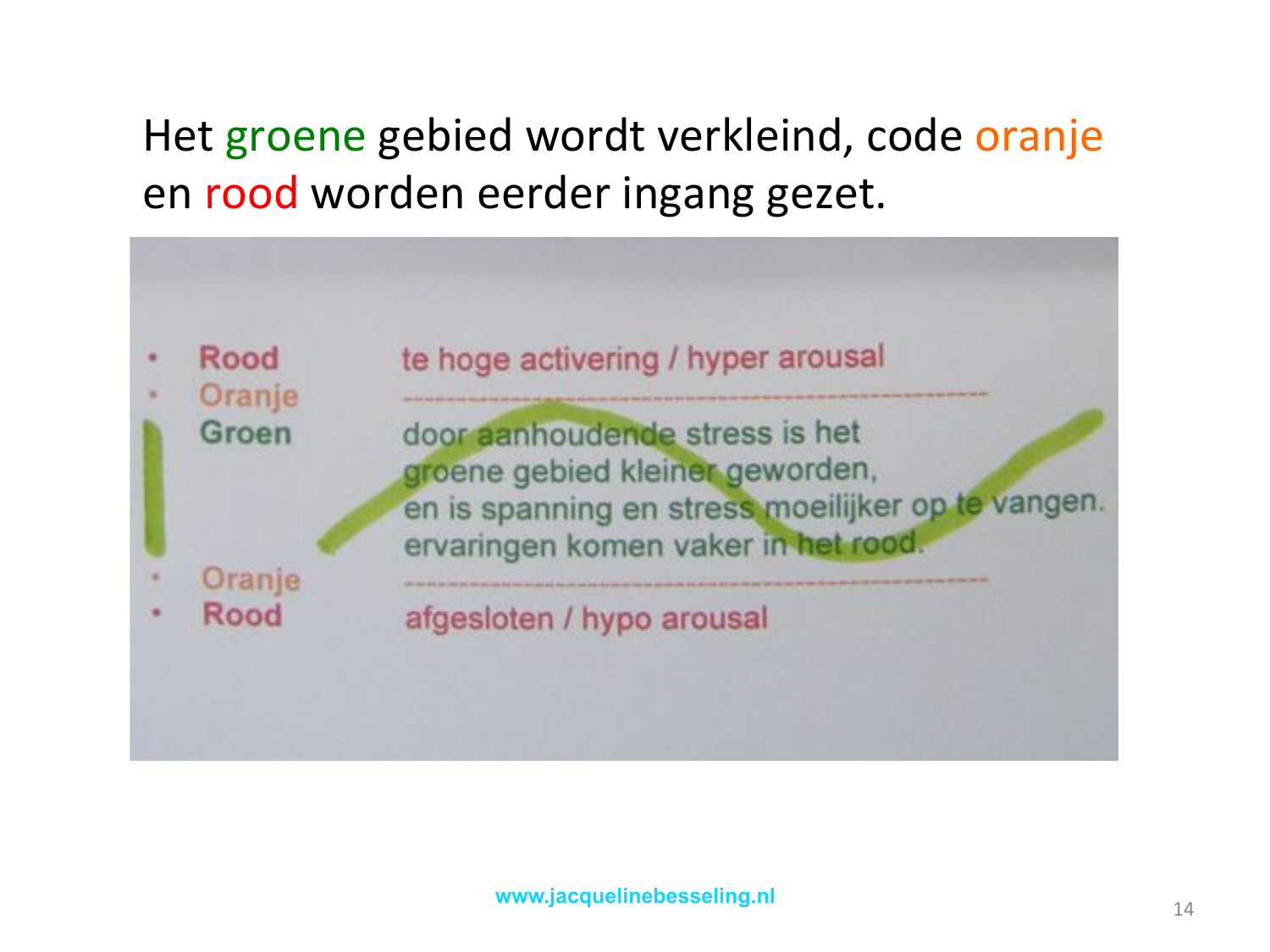# een filmpje over code oranje

- De amygdala is de plek in de hersenen waar op dreiging en gevaar wordt gescand.
- In het filmpje iemand die voor zich op het pad in het bos iets ziet liggen. Hij is bang voor slangen, en is bang er in het bos een tegen te komen. Wat hij ziet is lang en dun.
- De amygdala scant, labelt : slang! En zet een stressreactie in gang. Dan gaat de informatie door naar de voorhersenen. Het beeld wordt nu goed bekeken. Dan is duidelijk dat het een tak is. De stressreactie kan weer worden afgeblazen.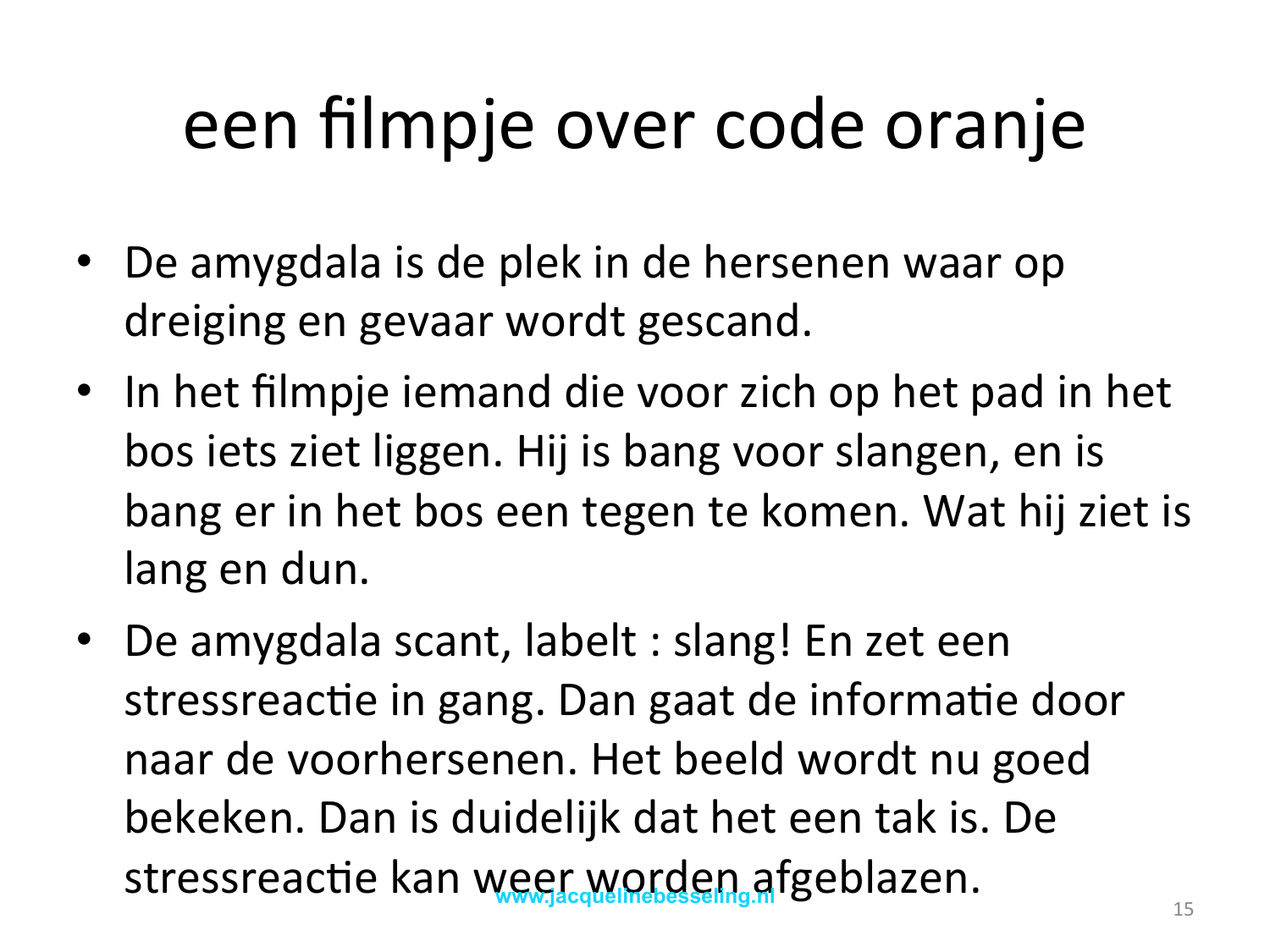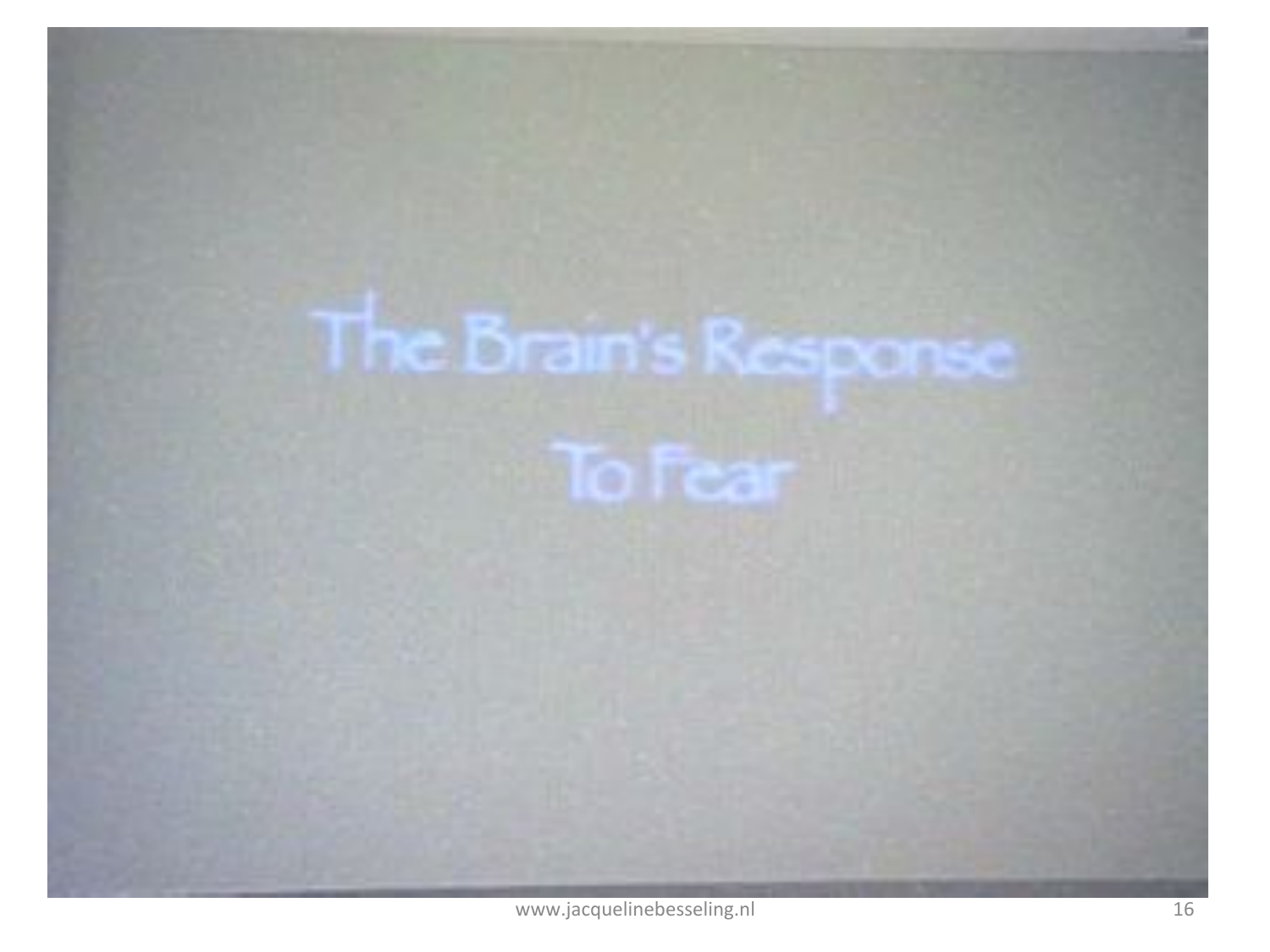- Bij stress maakt het lichaam energie vrij om te vechten of te vluchten.
- Naast het weer tot rust brengen van het stresssysteem is het ook belangrijk de energie te ontladen!!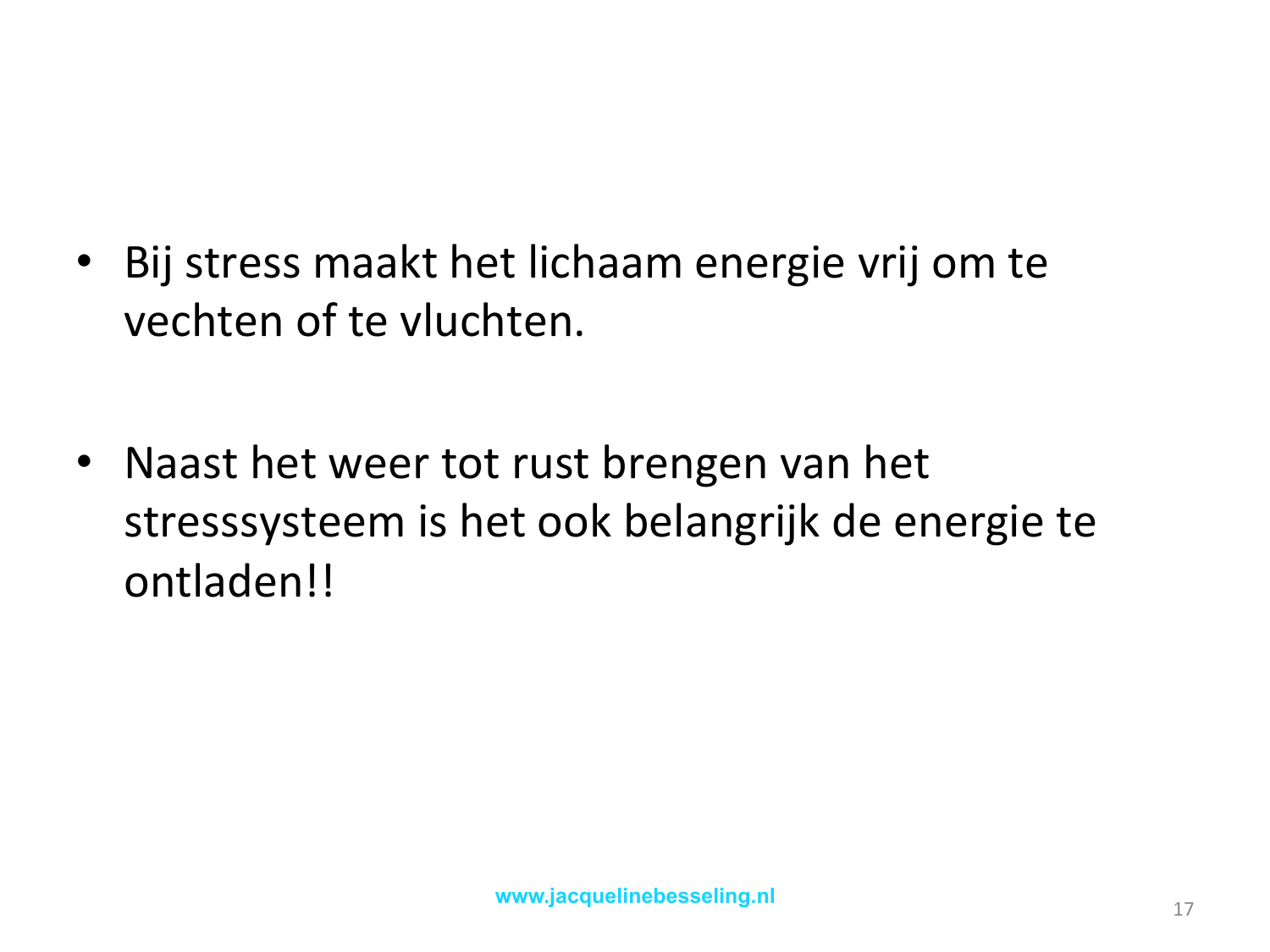# Veerkracht

- Veerkracht is het vermogen om
	- stress,
	- gevoelens van angst en hulpeloosheid en
	- overweldigende ervaringen te verwerken.
- Een kind wordt veerkrachtiger wanneer zijn lichaam leert om spanning los te laten, energie te ontladen en steeds weer in balans te komen.
- Een zenuwstelsel dat gewend is aan het ervaren en loslaten van spanning is gezonder en veerkrachtiger dan een zenuwstelsel dat continue belast is met een aanhoudend en toenemend spanningsniveau.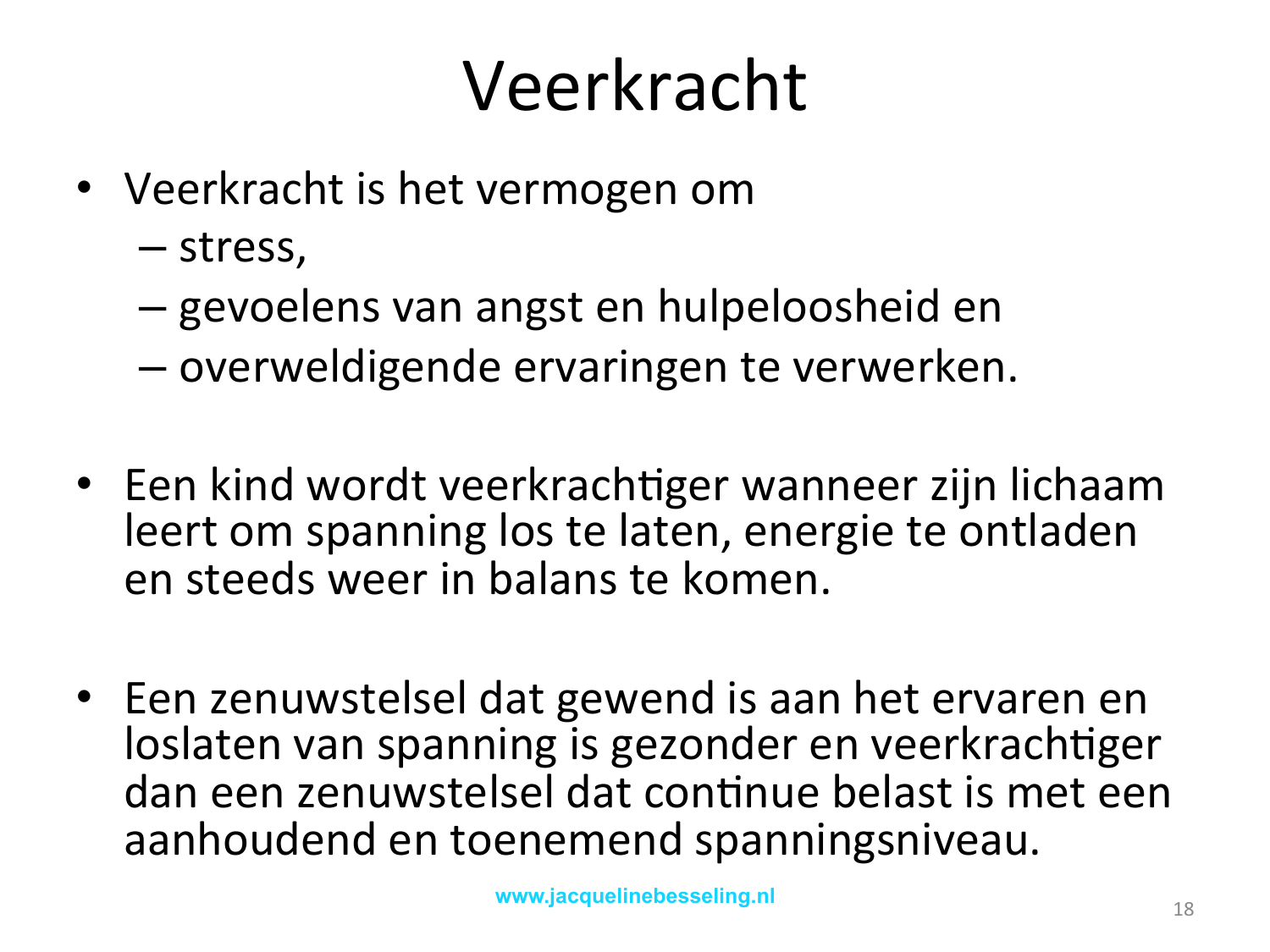# Veerkracht ontwikkelt

- In reactie op gebeurtenissen en ervaringen.
- Met aandacht voor lichamelijke gewaarwording, lichamelijk sensatie, dat wat het reptielenbrein laat weten.
- Met ruimte voor het ontladen van het overschot aan energie. (huilen, bibberen, stampen)
- Met het geven van woorden aan gewaarwording.
- Met aandacht en steun van anderen, die helpen bij het tot rust brengen van het zenuwstelsel.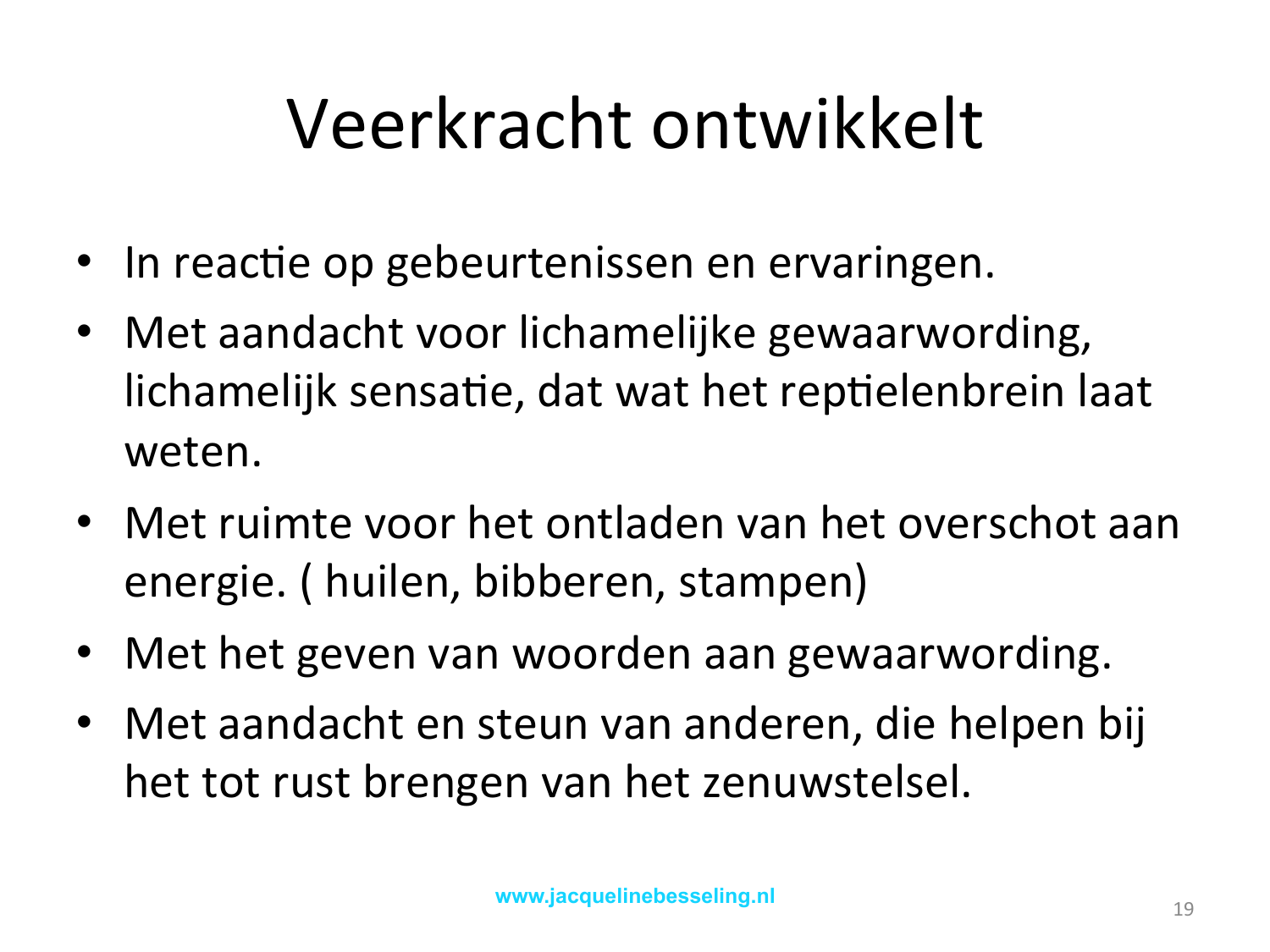# Veerkracht

- Vergroot 'het groene gebied'
- Kinderen worden capabele veerkrachtige levendige personen als ze vervelende ervaringen, emoties, de schokken en verliezen in het leven te boven leren komen.
- Het vermogen tot herstel is aangeboren.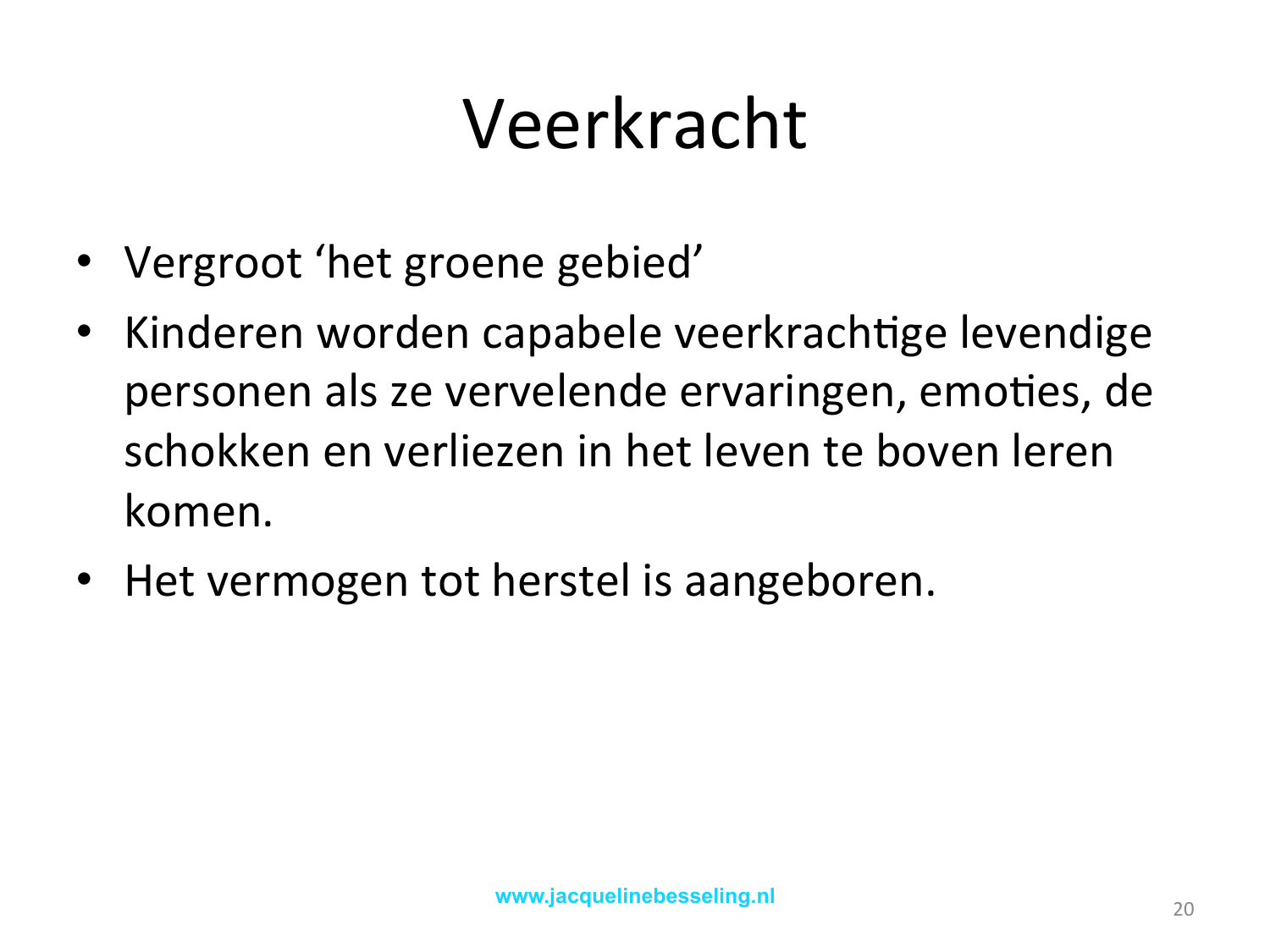- Wanneer je opvalt
	- door je uiterlijk
	- door je (on) mogelijkheden
	- of wanneer je meer lichamelijke, medische problemen hebt
- zijn er meer gebeurtenissen die een negatieve ervaring kunnen opleveren.
- Je hebt er dan een grotere klus aan, je veerkracht te ontwikkelen en te behouden.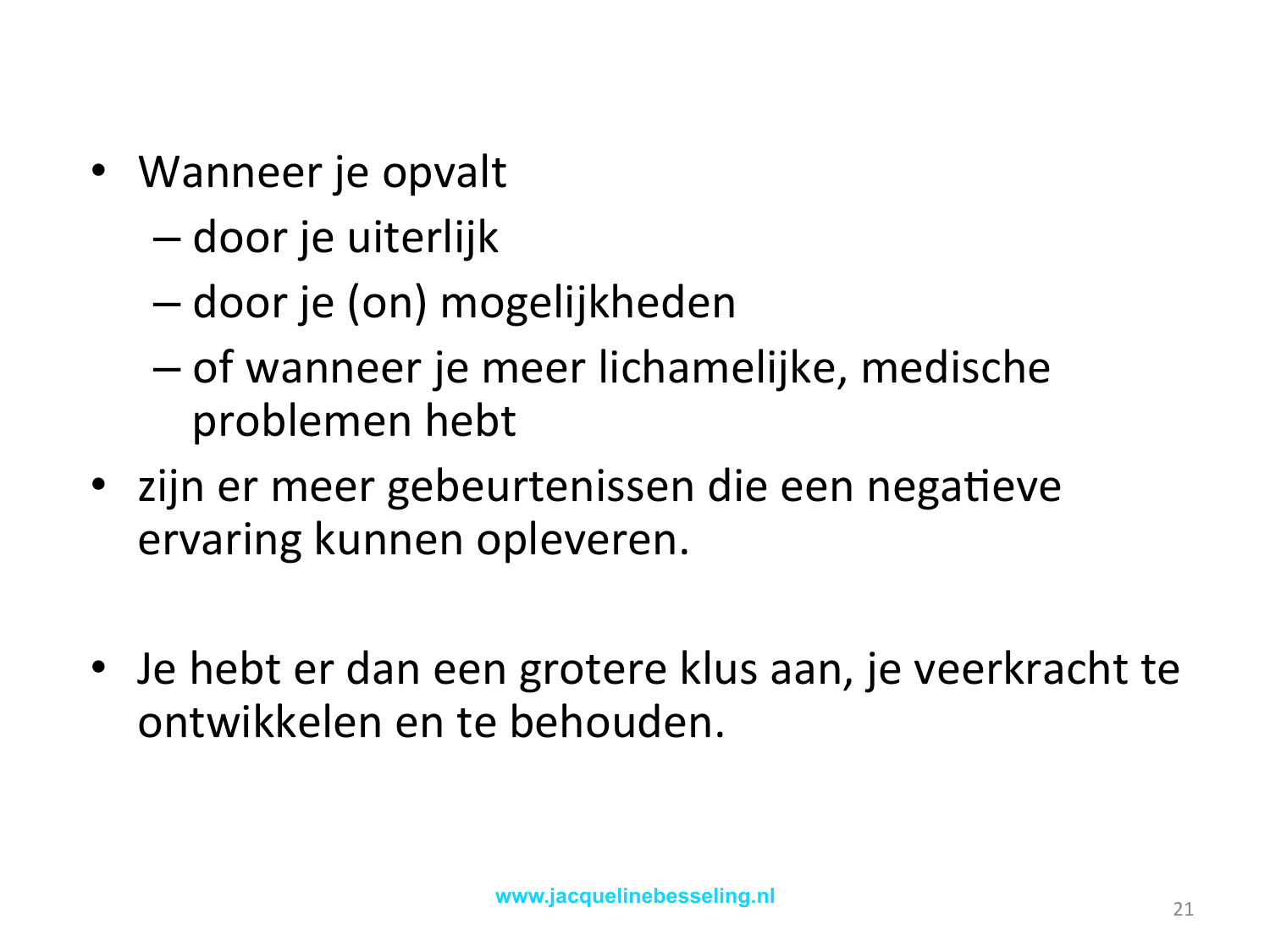#### Veerkracht, hoe pak je het aan?

- Bij het versterken van veerkracht is het belangrijk dat kinderen hulpbronnen leren kennen en gebruiken.
- Hulpbronnen hebben we in onszelf, interne hulpbronnen en kunnen we vinden in onze omgeving, externe hulpbronnen.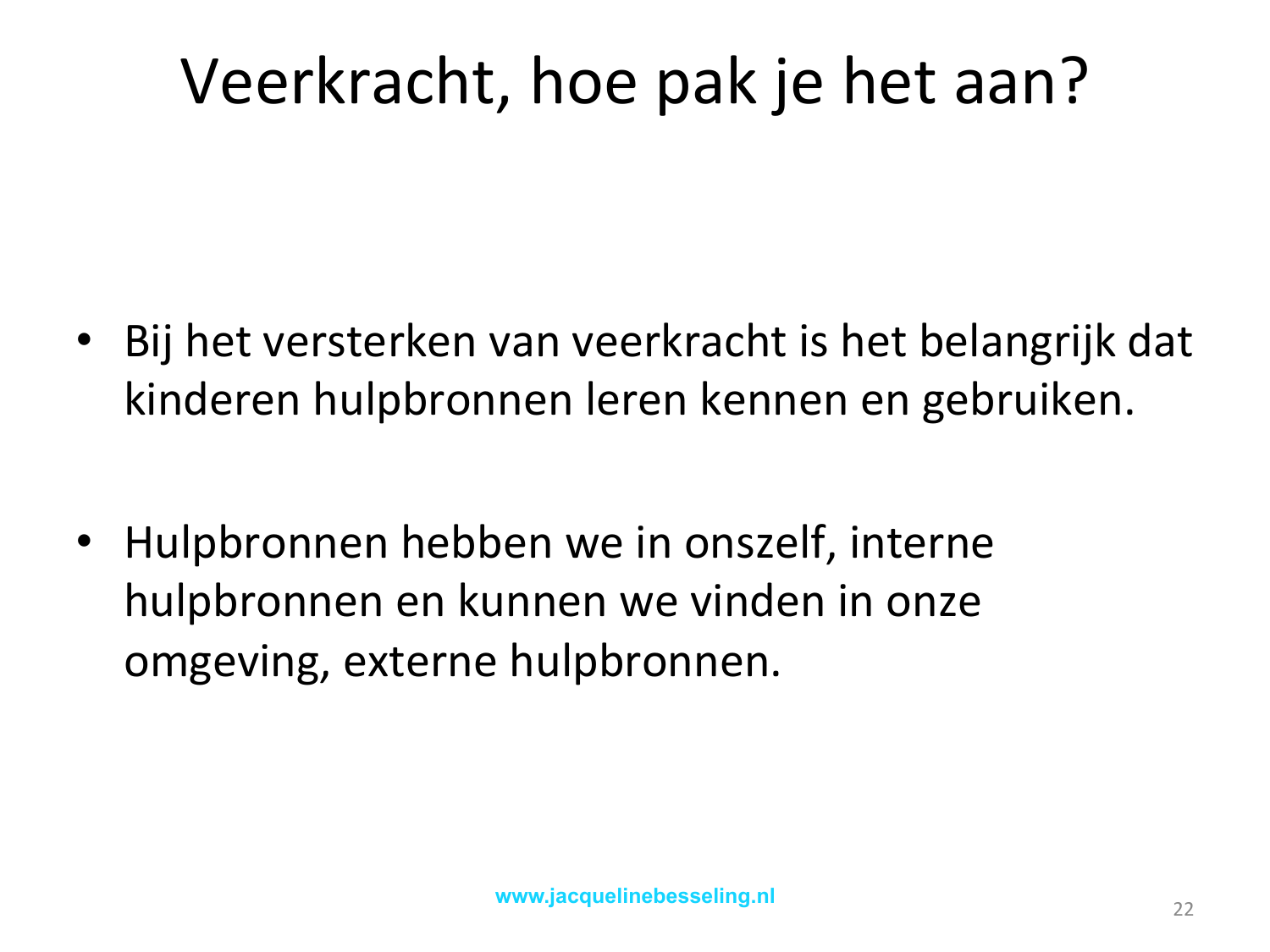### Interne hulpbronnen

zoals:

- lichamelijke gewaarwording
- ademhaling
- ontspanning

• verbeelding / fantasie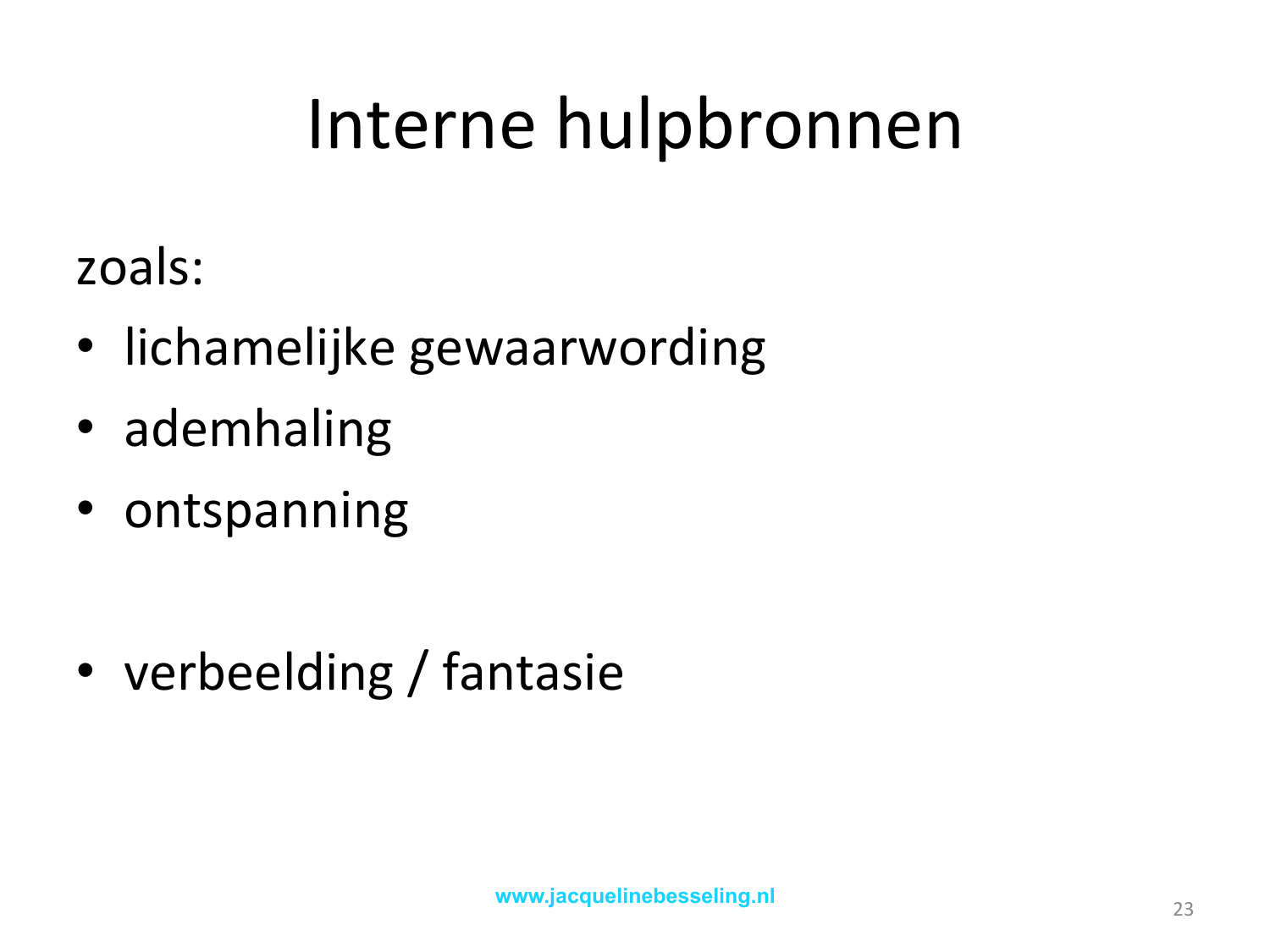### Externe hulpbronnen

zoals:

- Steun kunnen vragen bij een vertrouwd persoon met
	- $-$ aandacht
	- troostende helende woorden
	- positieve aanraking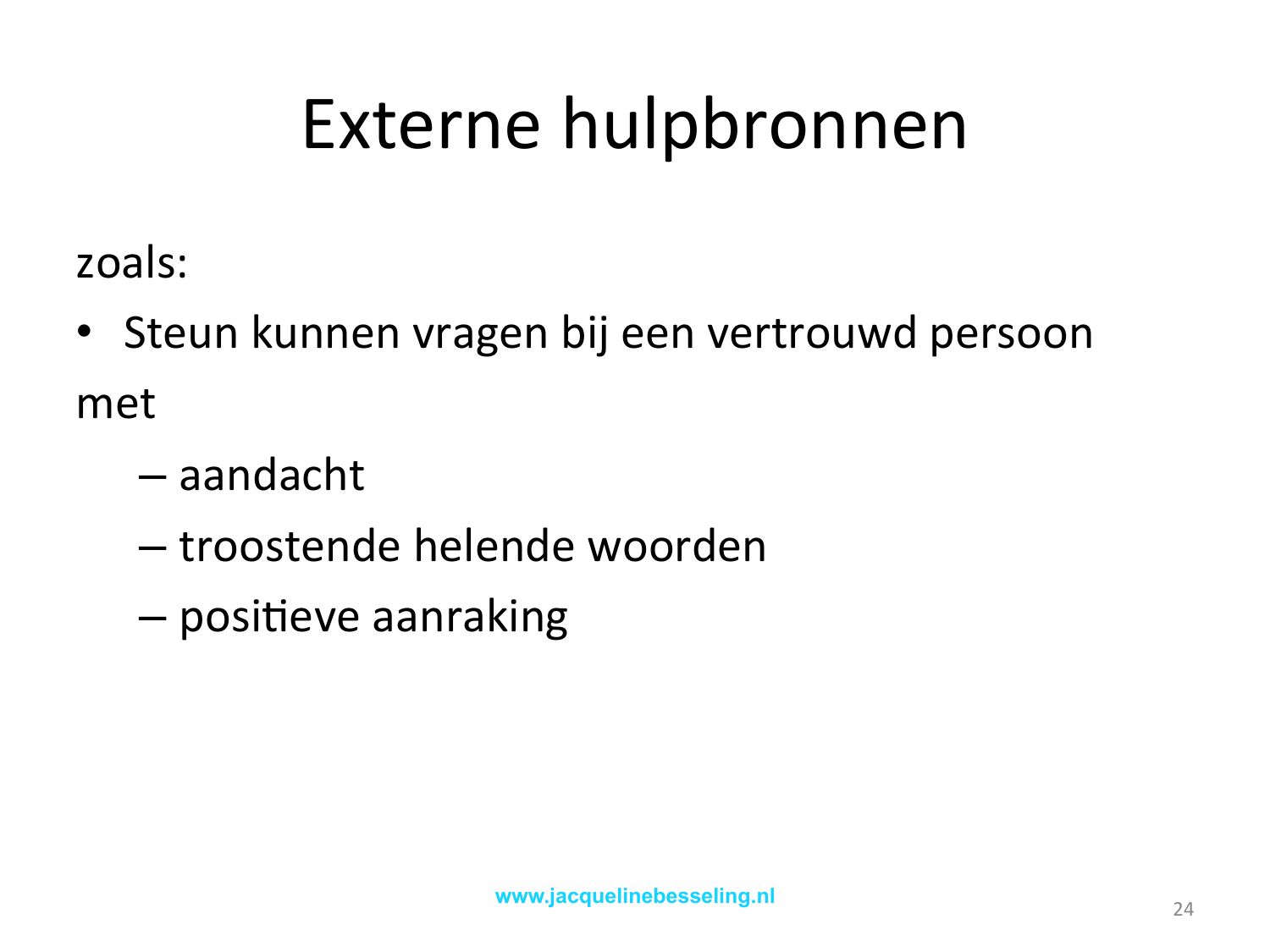#### Lichamelijke gewaarwording, voelen van binnen.



www.jacquelinebesseling.nl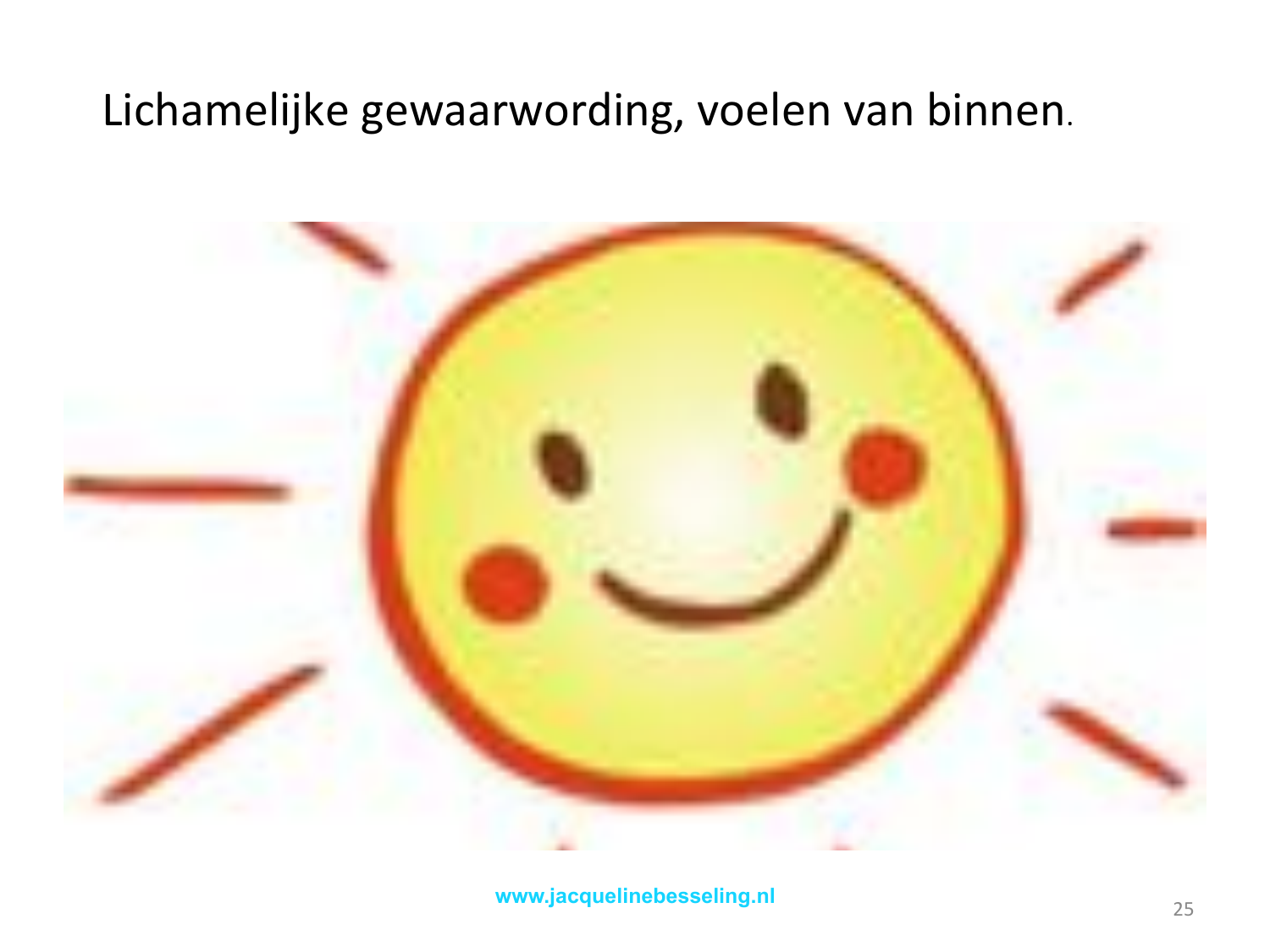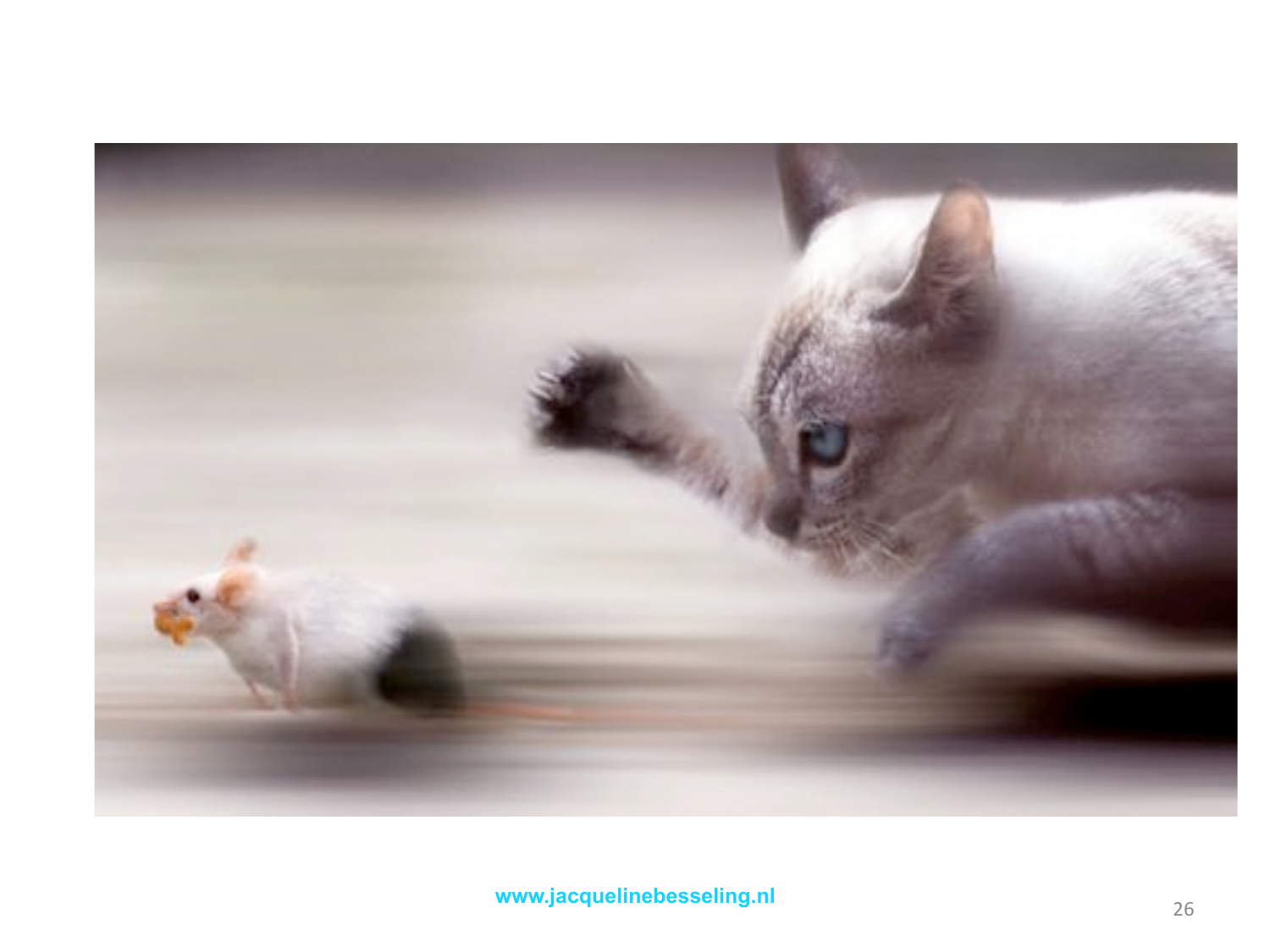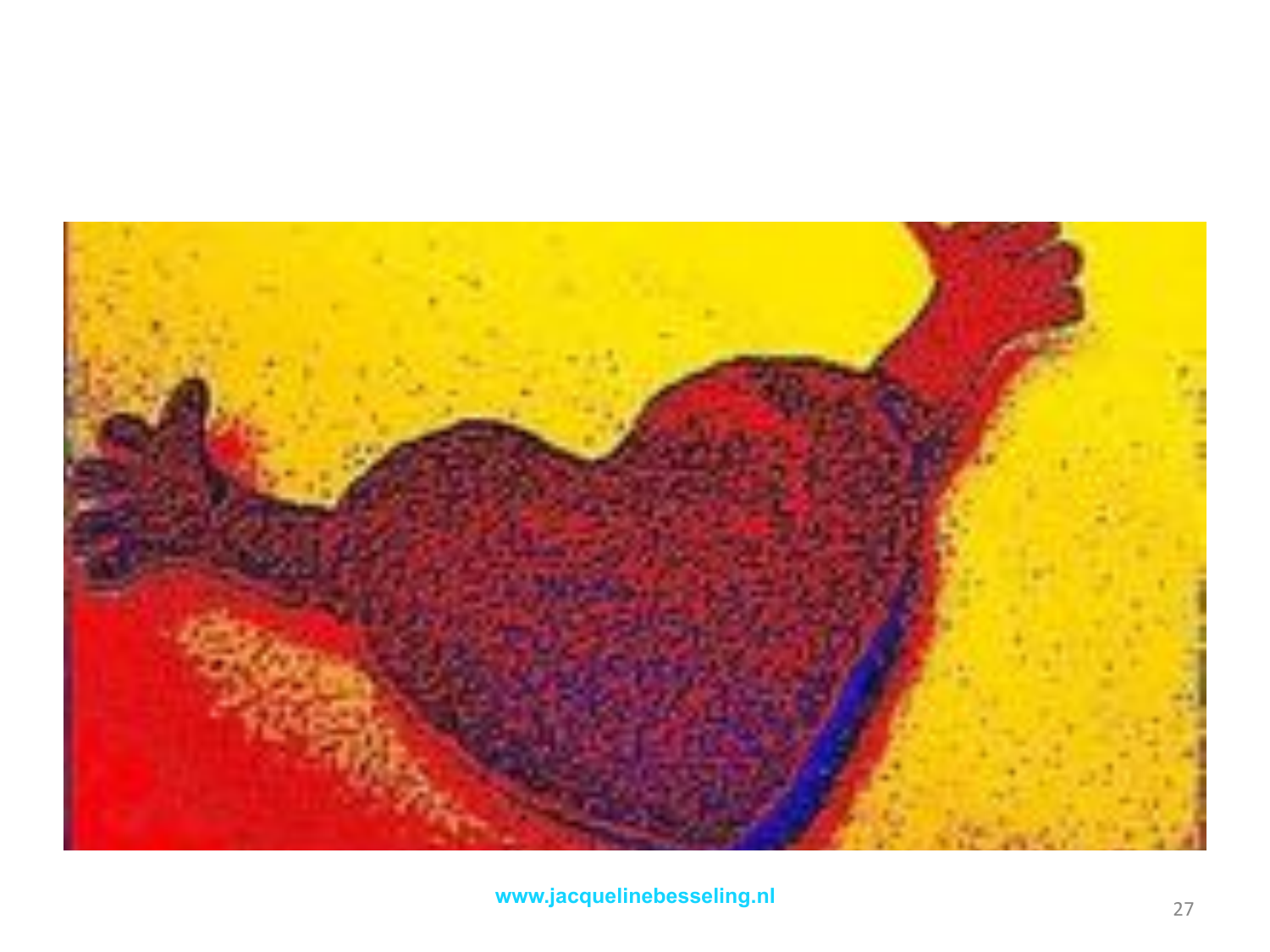# Welke woorden?

- wiebelig
- · trillerig
- warm
- Koud
- fluffy
- · prikkelend
- zonnig
- · ijzig
- hard
- blauw
- · grijs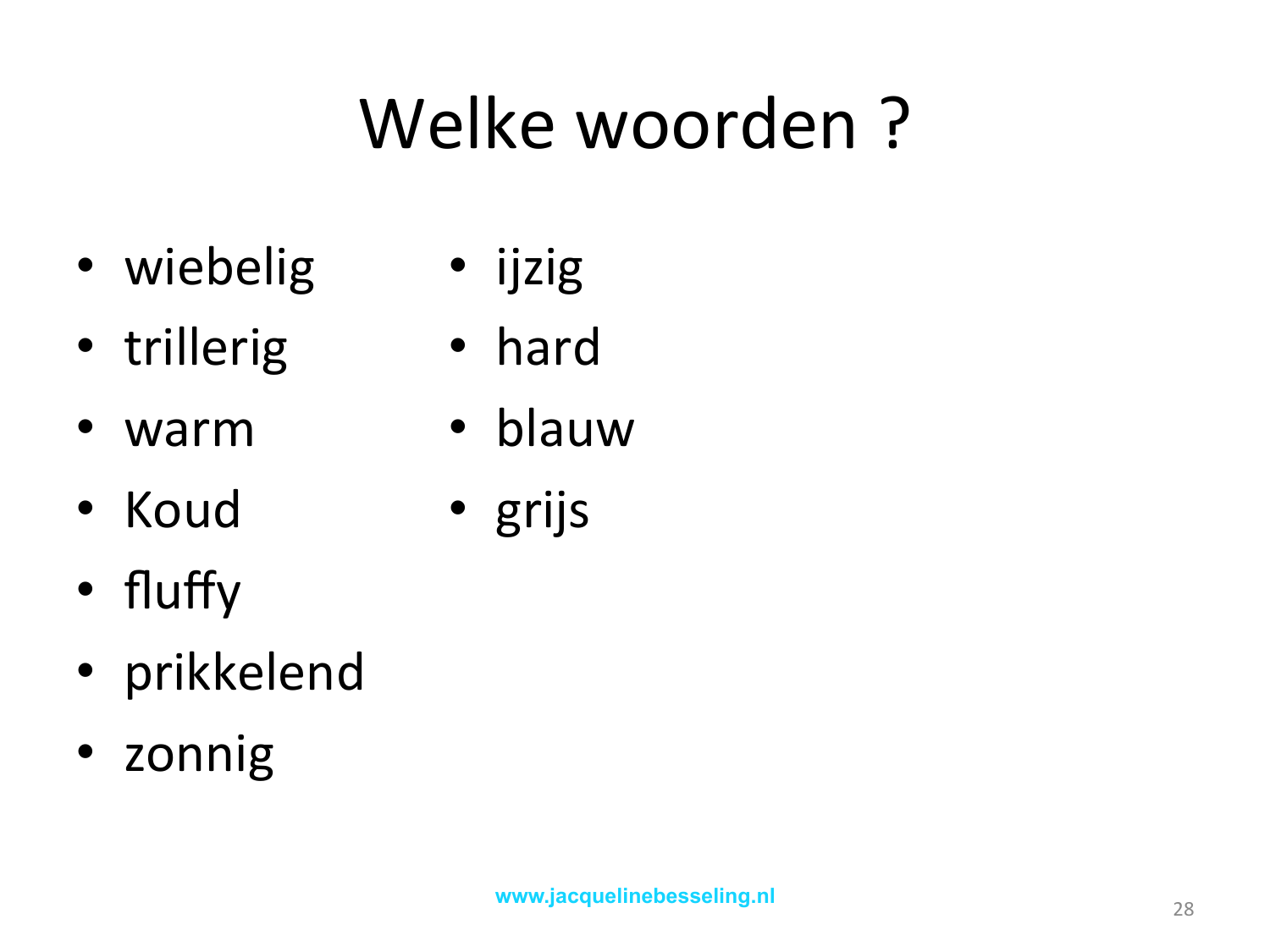• hoe voelt het van binnen als je

verdrietig boos geschrokken blij

bent

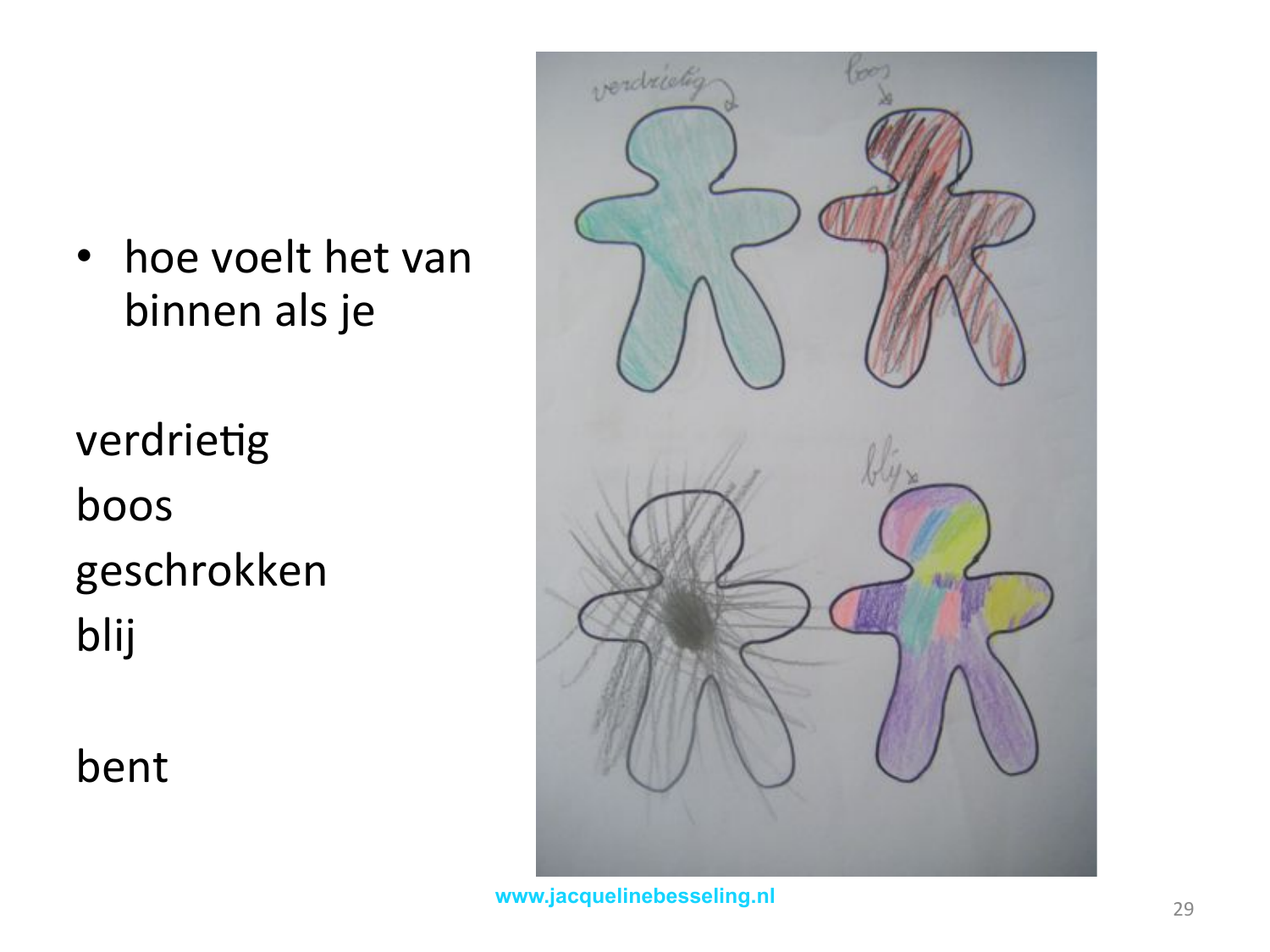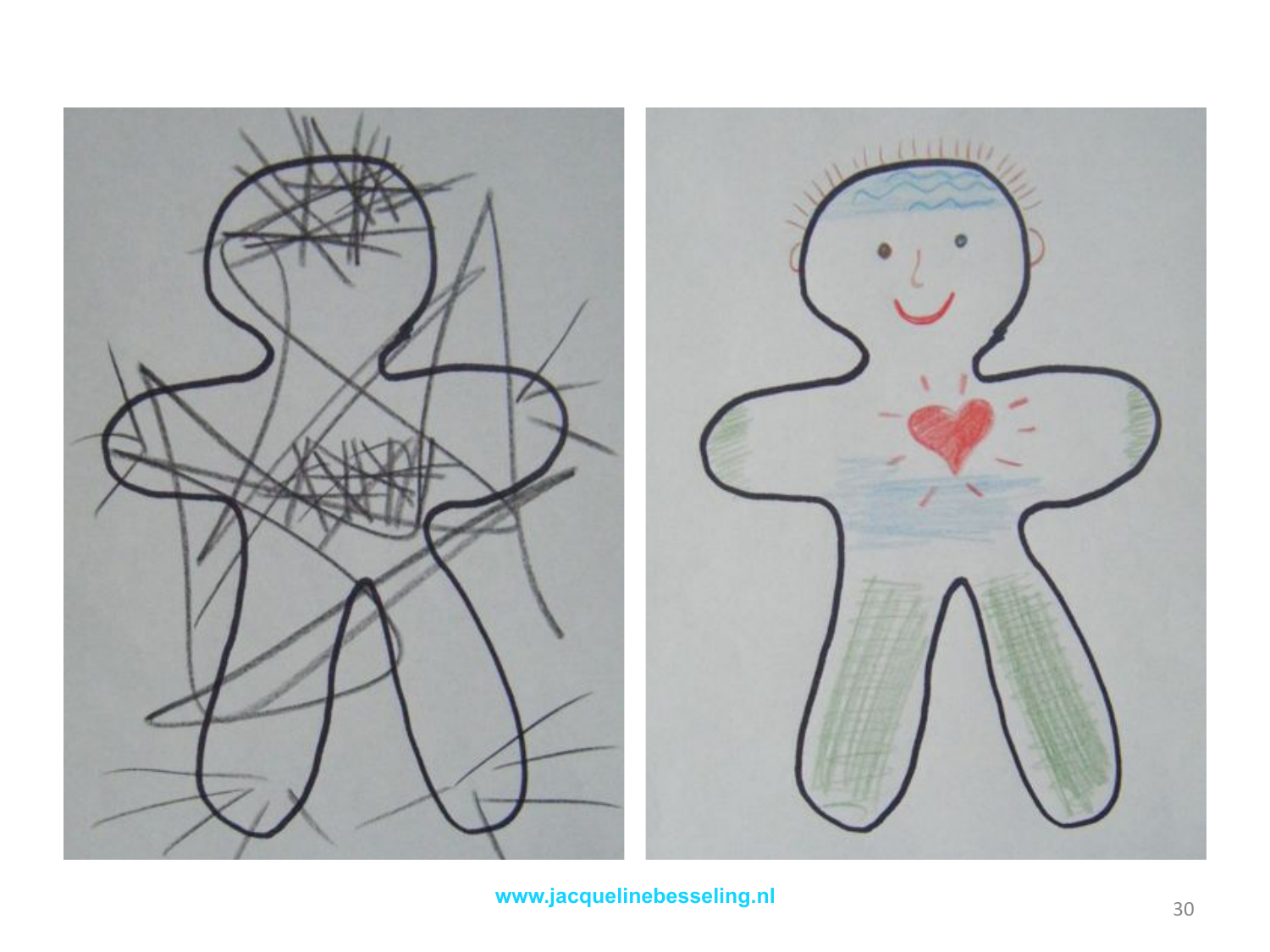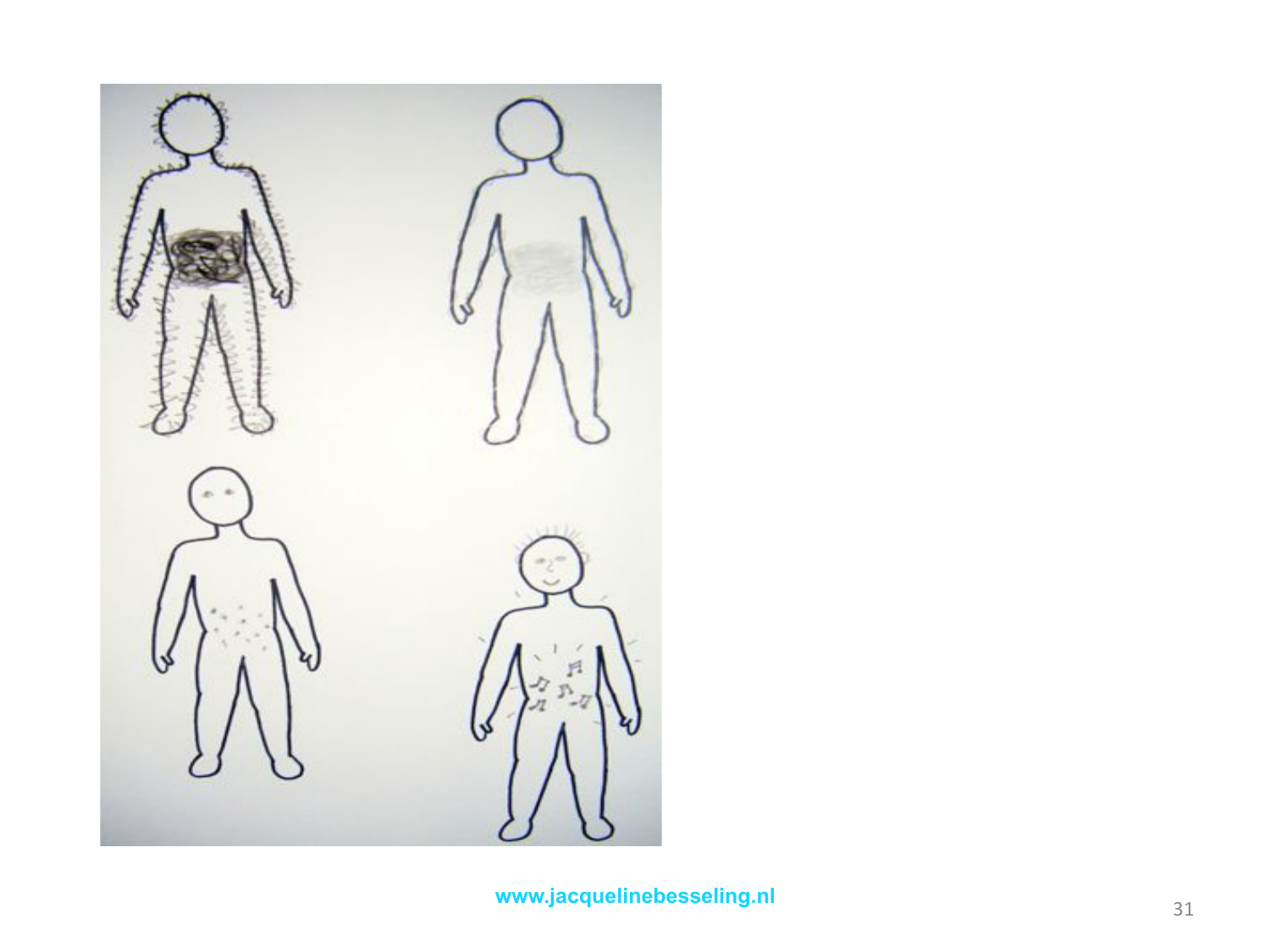

# Ademhaling

- · jezelf rustig maken kan met je ademhaling stop..., rust... :
- adem in door je neus, je buik wordt dik
- · adem uit door je neus of mond je buik wordt weer dun



#### helemaal rustig

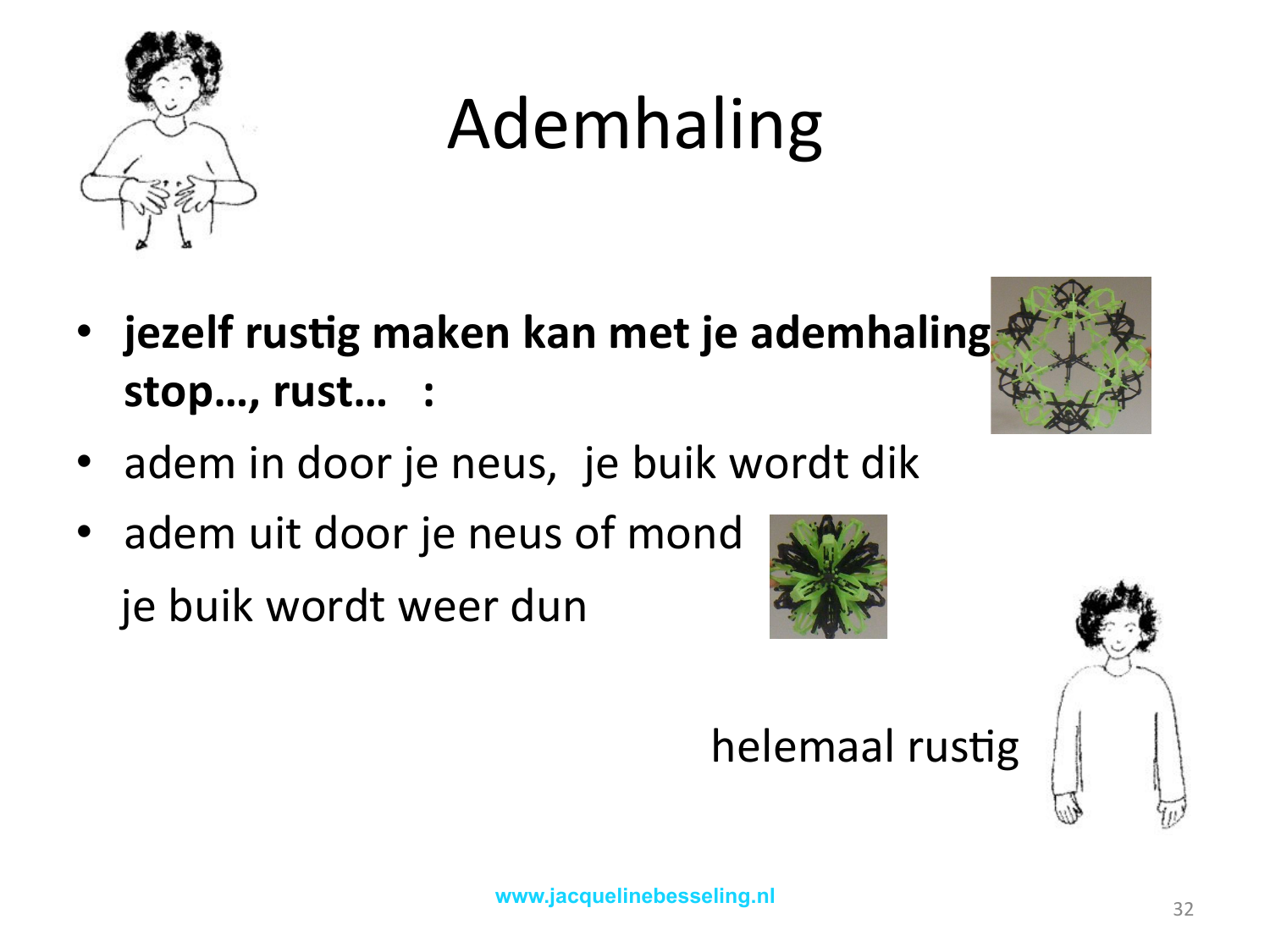#### Ontspannen

- in de knoop, uit de knoop om je lijf en je gedachten tot rust te brengen
- rots en slappe pudding
- warm bad, een lekkere douche
- zoek samen naar wat ontspanning geeft:
	- muziek luisteren, kleuren, lekker buitenspelen, voetballen, muziek maken, zingen, de poes aaien, samen koken, knutselen, schrijven, tekenen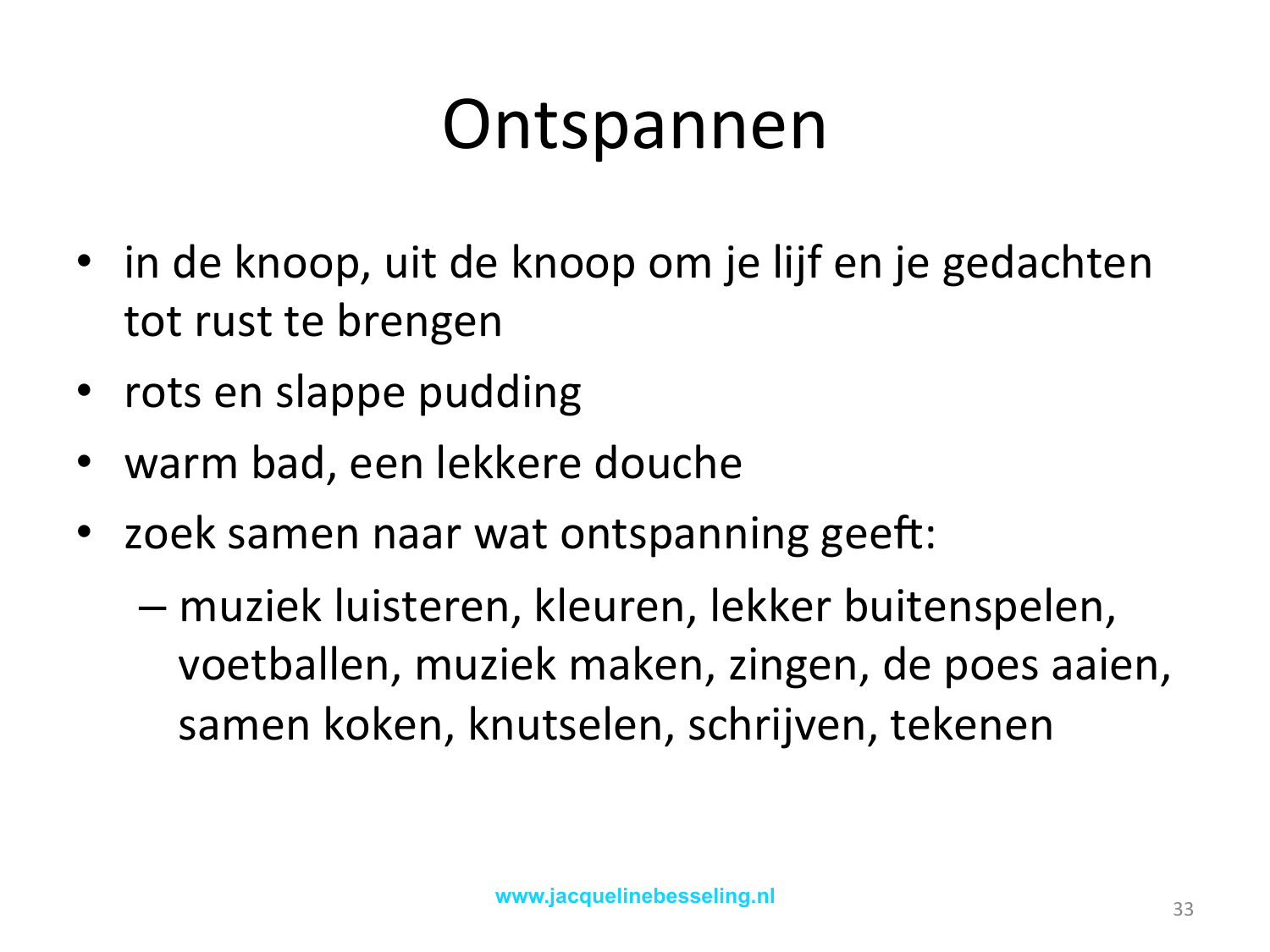### **Beweging**

- laat de energie maar stromen
- lachen
- beetje stoeien en kietelen.  $\bullet$
- overgooien met een bal

in contact met elkaar in beweging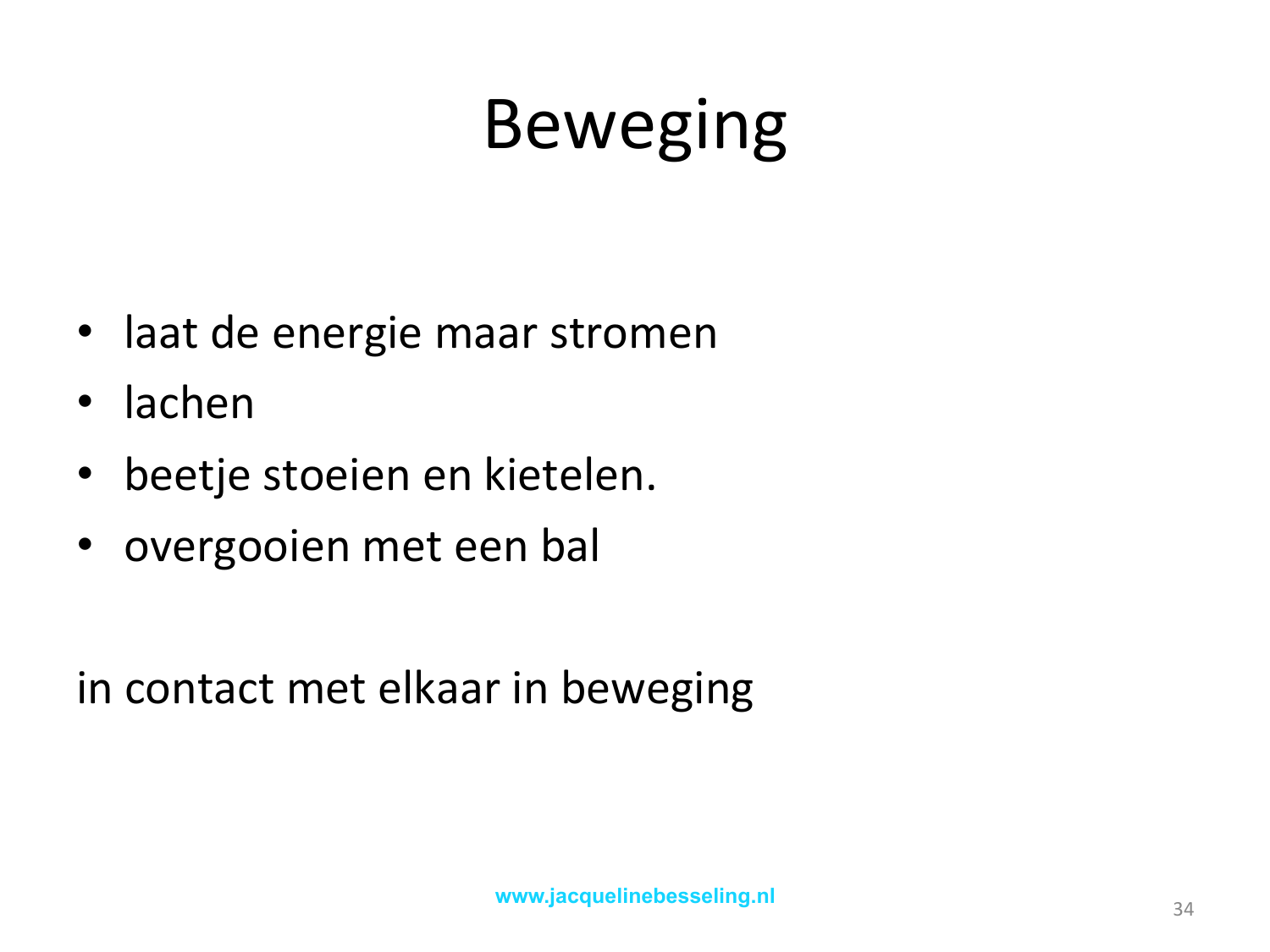# Verbeelding en fantasie

- verzin samen verhalen waar veel in te voelen *is*
- geef ruimte om ervaringen uit te spelen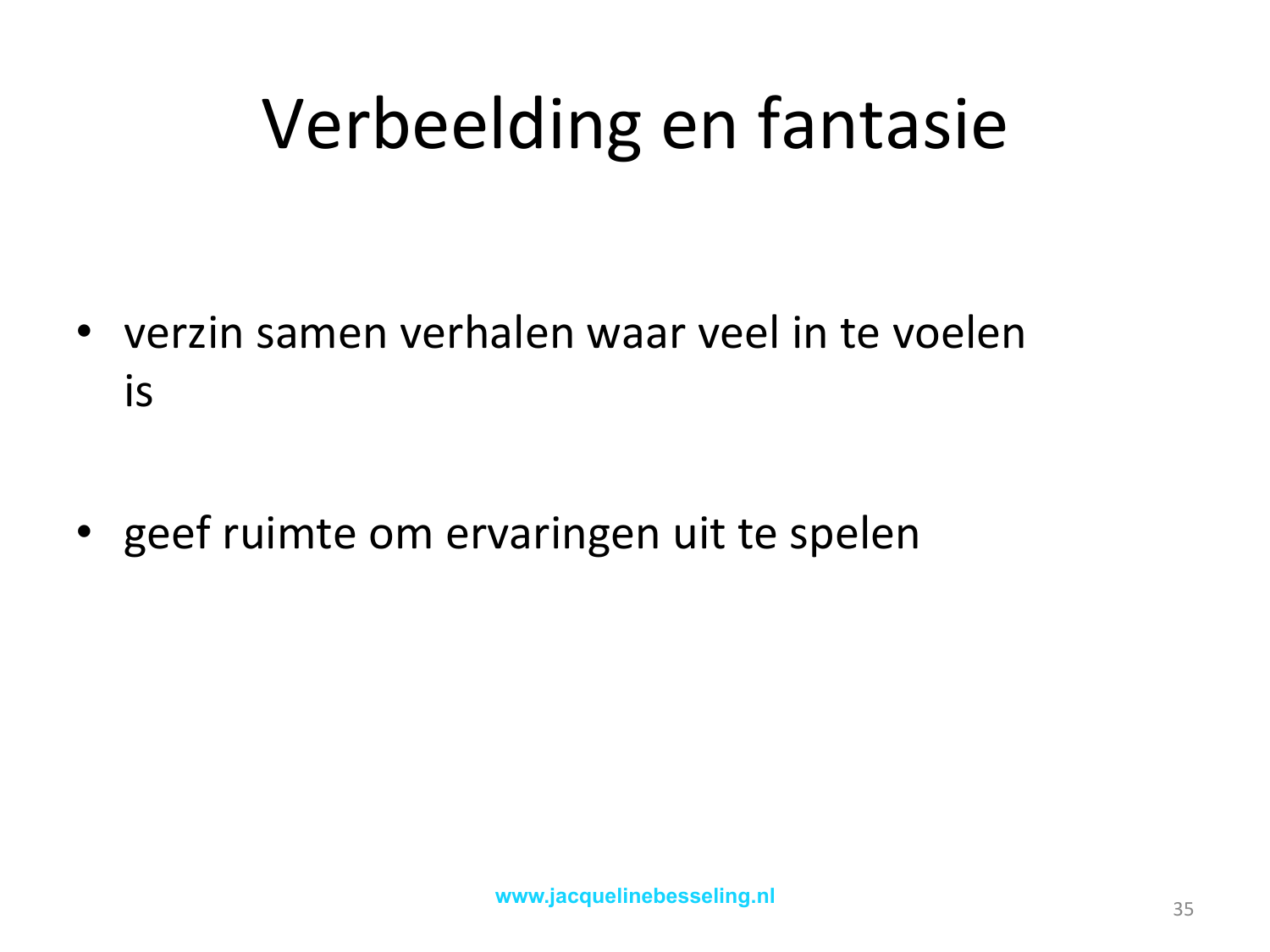### Externe hulpbronnen

- de vertrouwde ander
- die aandacht geeft
- de juiste woorden en klank vindt om gerust te stellen.
- en heel belangrijk, die ook op heftige momenten letterlijk in contact is. Fysiek contact stelt het zenuwstelsel gerust.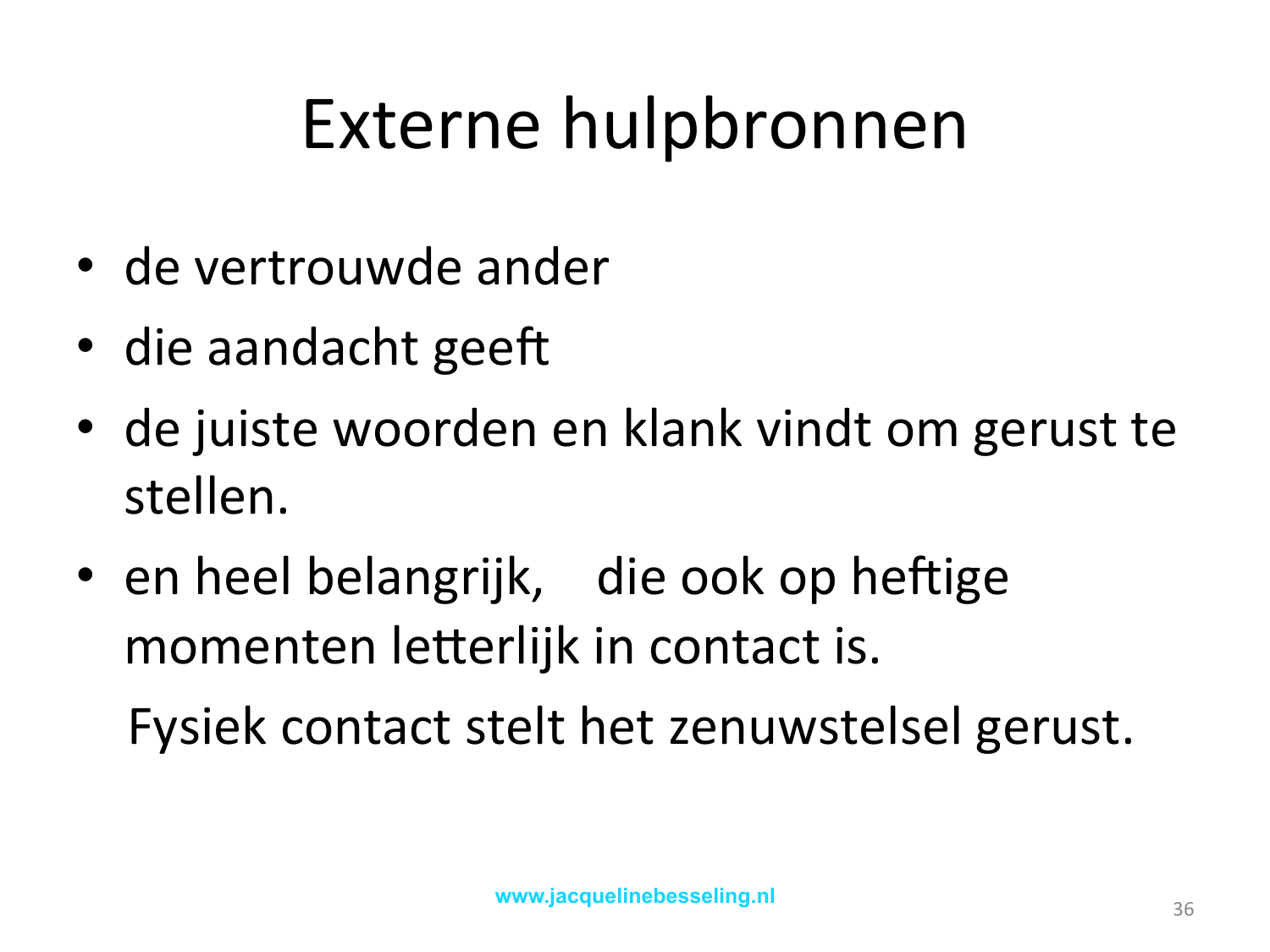#### Als gebeurtenissen, ervaringen en emoties, aandacht vragen

- Aandacht voor wat het kind voelt, de lichamelijke gewaarwording.
- Aandacht voor de emotie.
- Sta er bij stil, wat er is, is er.
- Onderzoek de gevoelens en gedachten, help het kind er woorden of uitdrukking aan te geven.
- Bedenk samen hoe het de gevoelens en emoties weer kan loslaten.
- Kijk terug op de ervaring als er weer rust is.
- Wat kwam is ook weer overgegaan!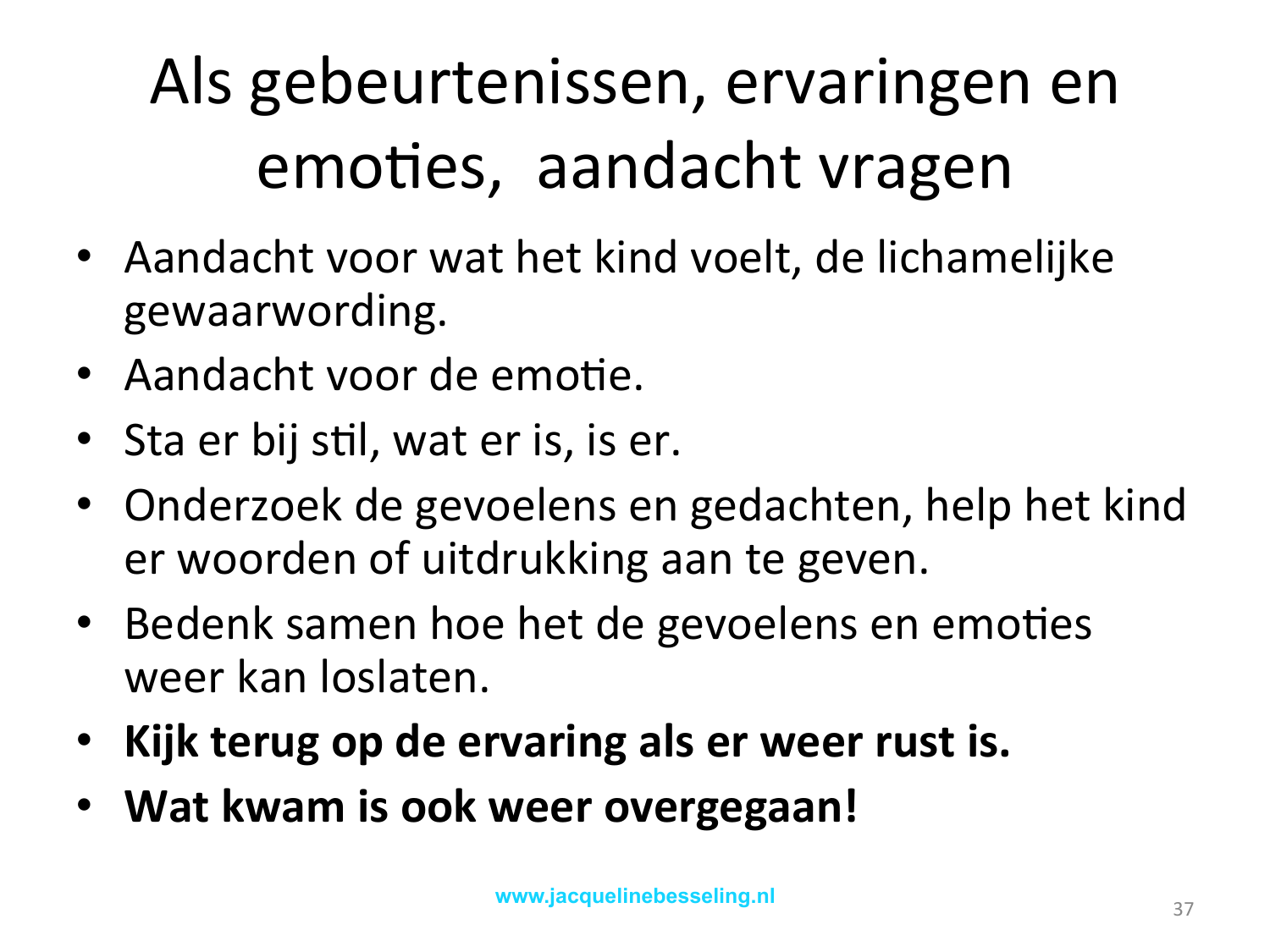

wat komt dat gaat ook weer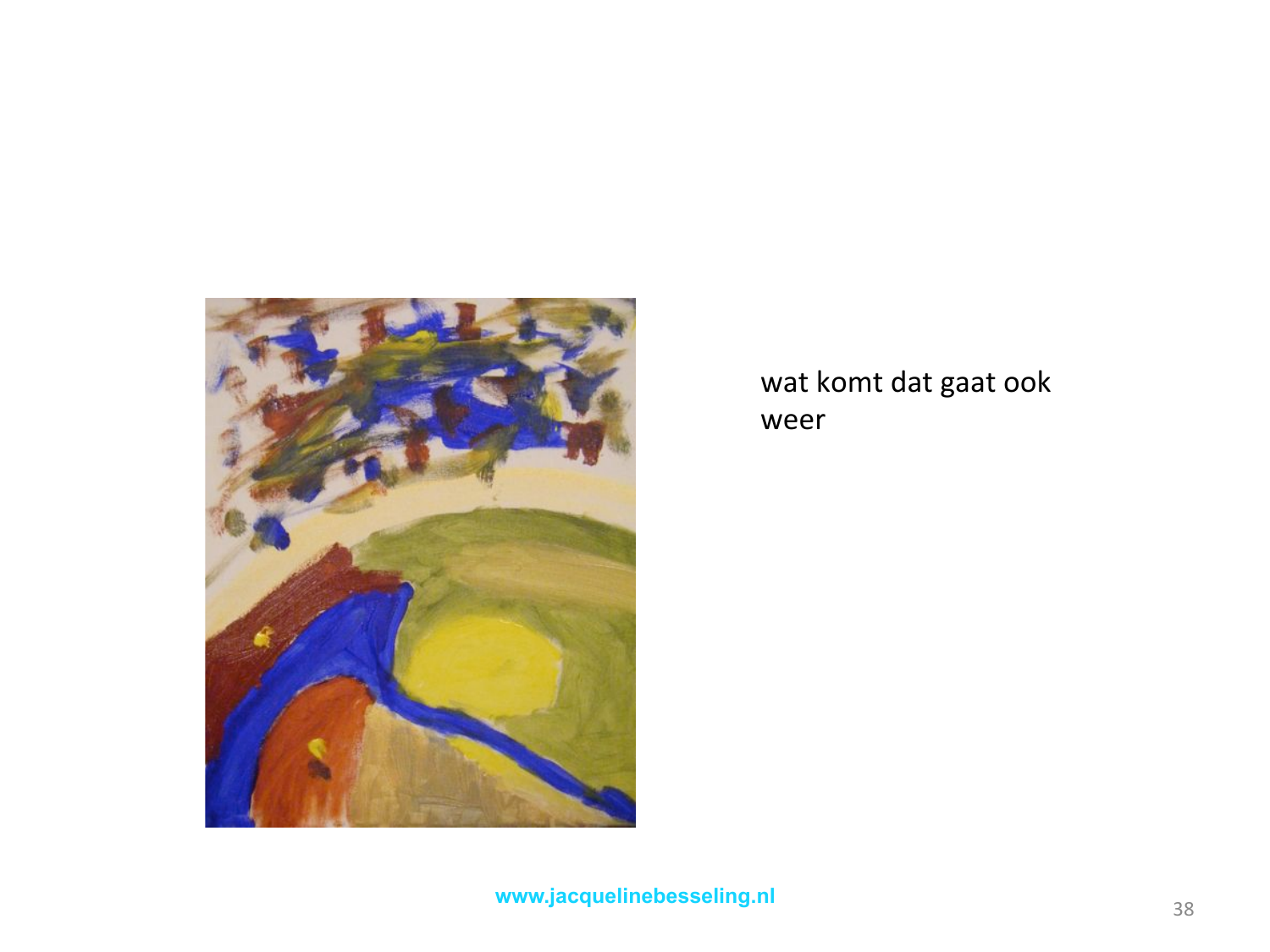# inspiratie

- 'Het weerbare kind' van Maggie Kline en Peter Levine 'Stress kids' van Wendy Peerlings
- 'Leer kinderen omgaan met verandering, stress en angst' van Deborah Plummer
- 'Hersenen en emoties in beeld' van Wilma Brands-Zandvliet
- 'Leefboek voor kinderen', van Theo Legters
- 'Stil zitten als een kikker', van Eline Snel
- 'Kinesiologie voor kinderen', Helga Baureis en Claudia Wagenmann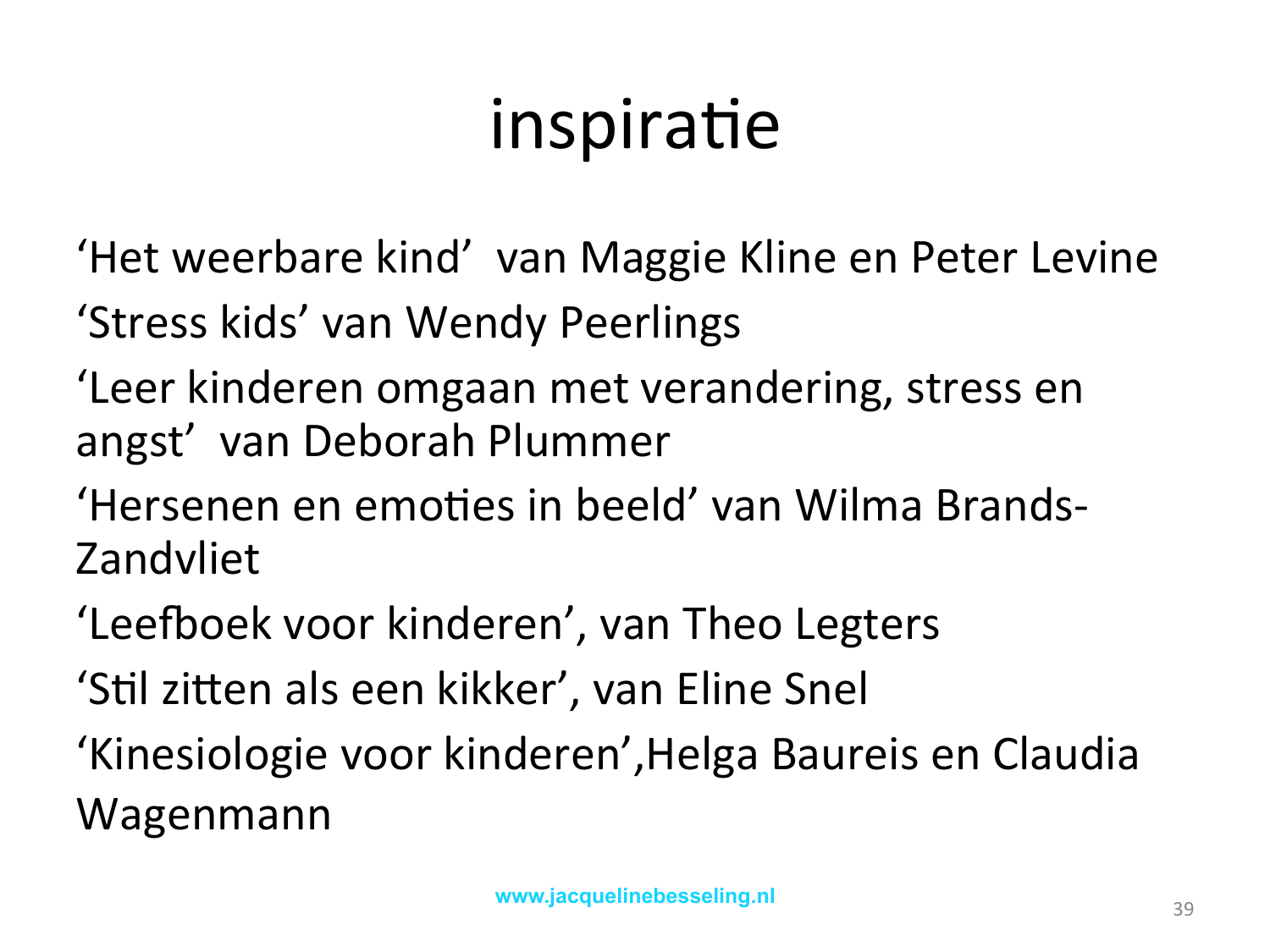#### Uit de kinesiologie

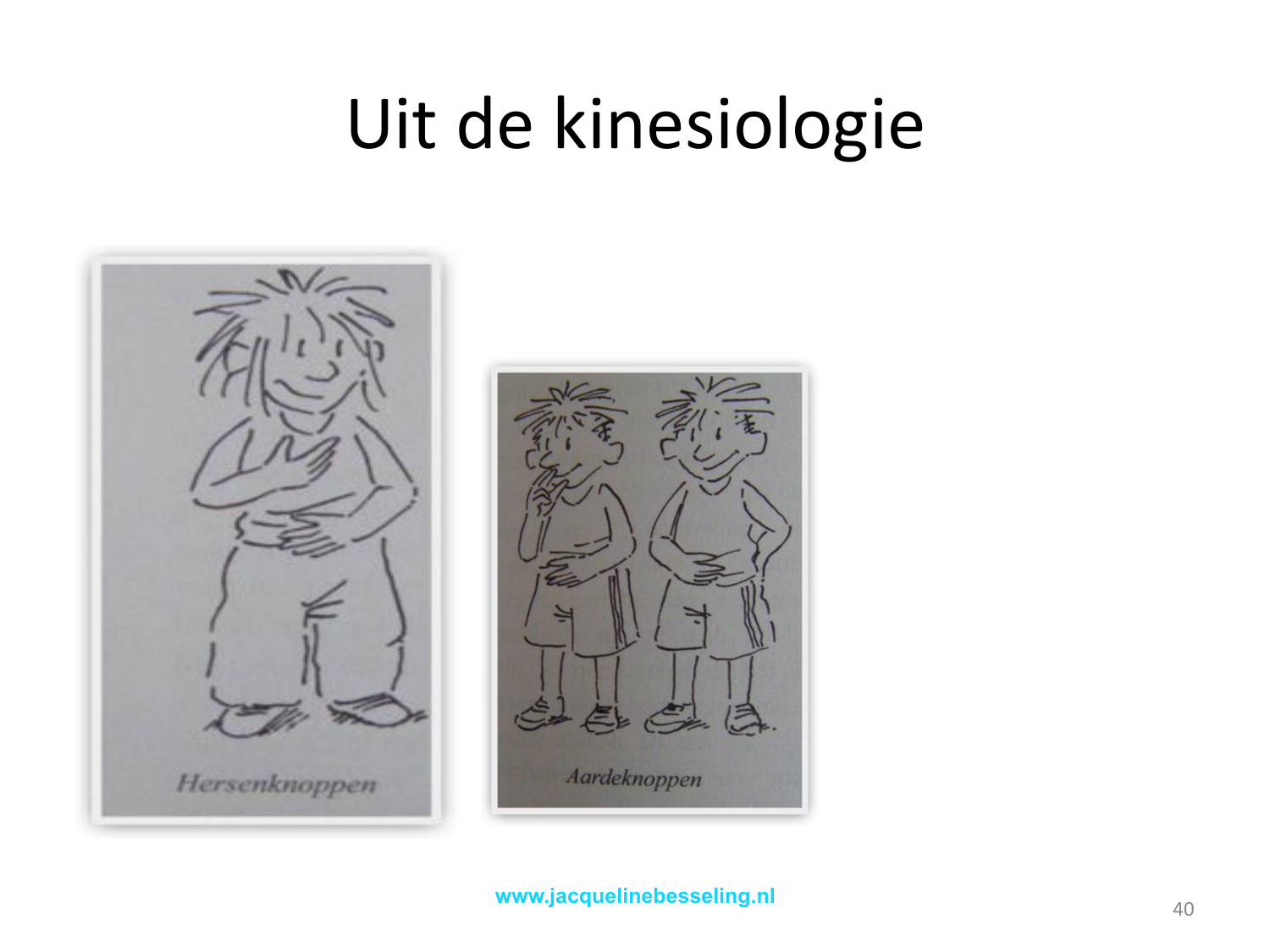#### Uit het boek 'stress kids'

Als je in je lijf voelt dat je gestrest raakt. Of je merkt dat je even niet meer weet wat je moet. Probeer dit eens...

Leg twee vingers op je voorhoofd, vlak boven je wenkbrauwen. Daar zet je je vingers op en masseert deze punten heel zachtjes. Terwijl je dat doet denk je aan iets fijns.

Control 0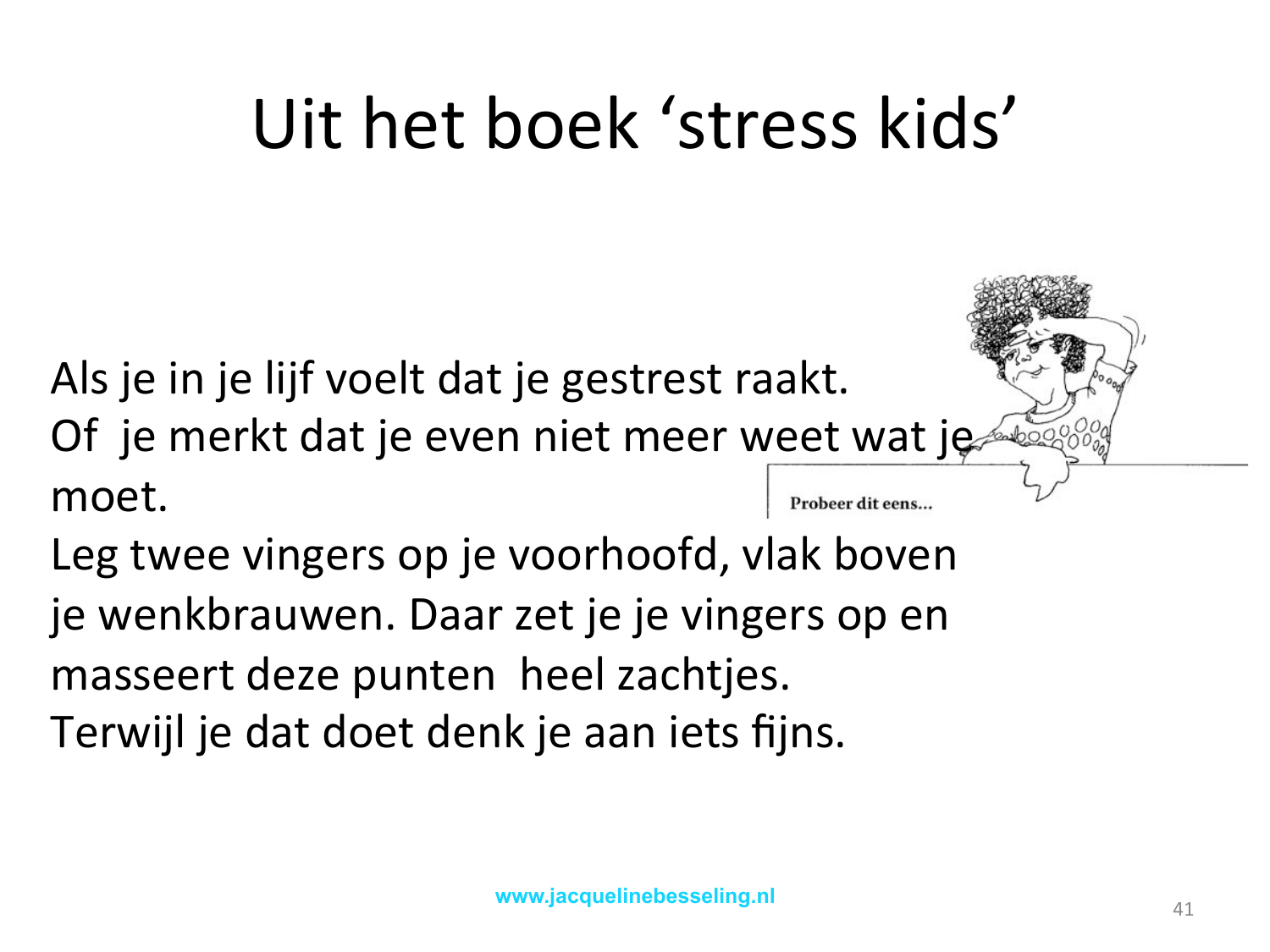#### EFT, Emotional Freedom Techniques

- tikken kloppen tappen
- Een methode gericht op o.a.:
	- loslaten van spanning, onrust en stress
	- omgaan met emoties
	- verwerken van ervaringen
- Een methode die eenvoudig te leren is, en is toe te passen in veel situaties.
	- En ook gericht op het versterken van positieve gedachten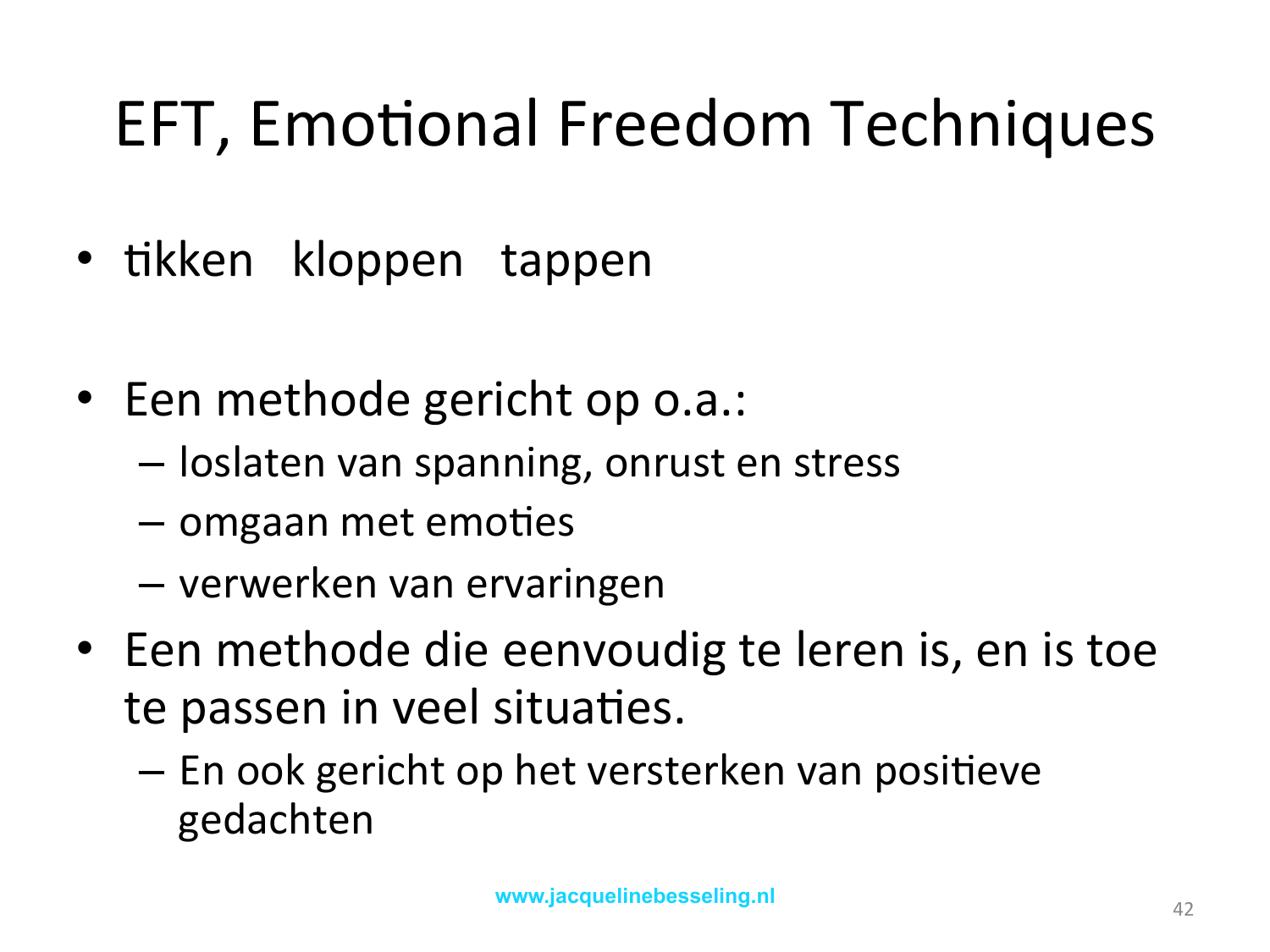de punten waarop getikt wordt, zachtjes met één of twee vingers









MJ! **www.jacquelinebesseling.nl**